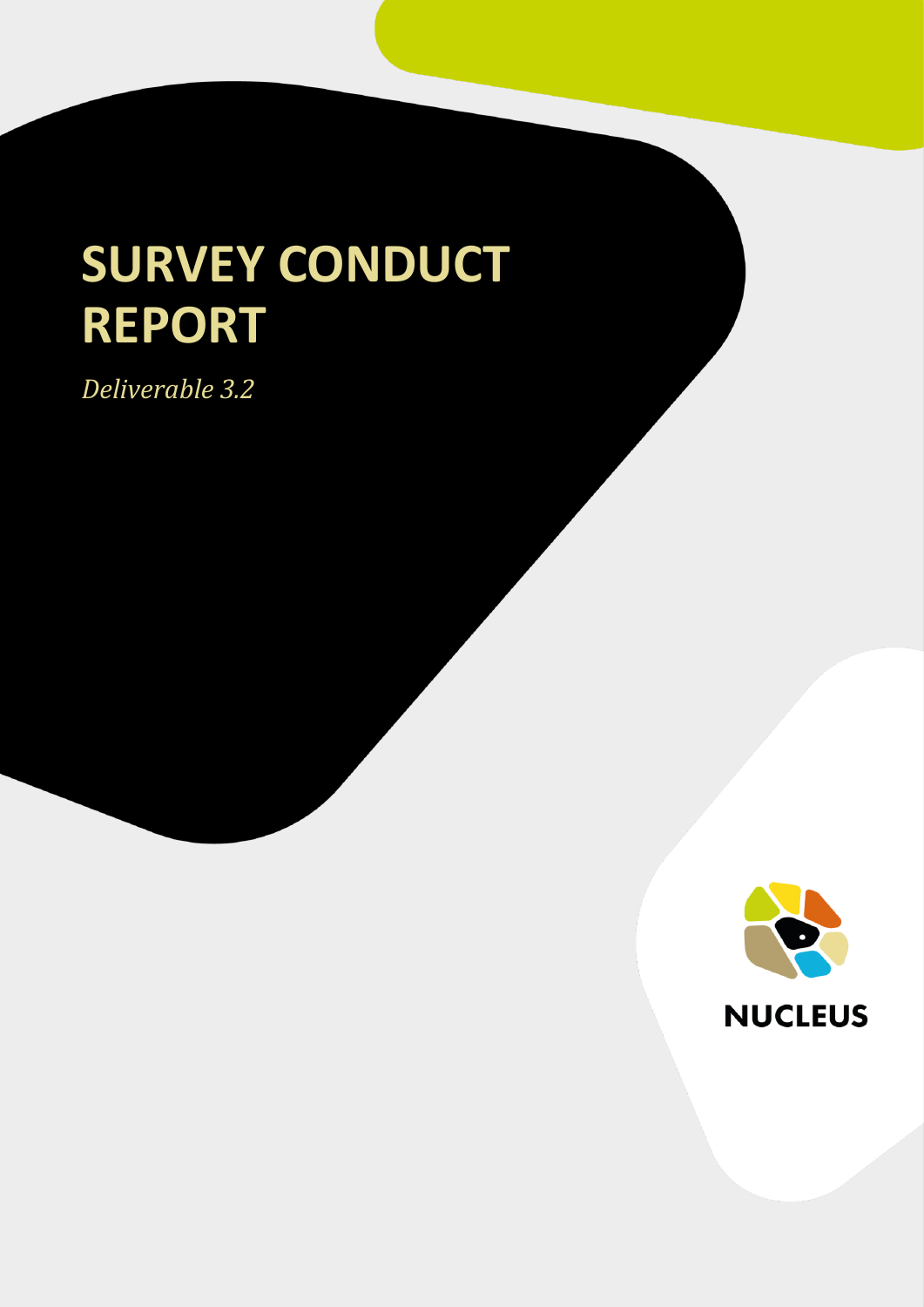#### **DELIVERABLE DESCRIPTION**

This Survey Conduct Report describes the structure of the interview process and the current state of our interview study. For detailed information about the Survey Concept and Design, please take a look at the Deliverable 3.1.

#### **DELIVERABLE**

| Deliverable:            | <b>D3.2 Survey Conduct Report</b> |
|-------------------------|-----------------------------------|
| Version:                | V02 Resubmission                  |
| Author(s) and           | Ellen Böger, Bielefeld University |
| $Institution(s)$ :      |                                   |
| <b>Submission Date:</b> | 05 April 2017                     |
| Reviewer:               | Alexander Gerber, HSRW            |
|                         | Annette Klinkert, HSRW            |

#### **DISSEMINATION**

| Dissemination Level: [ ] Public |                                                          |  |
|---------------------------------|----------------------------------------------------------|--|
|                                 | [x] Confidential, only for the consortium and Commission |  |
| List of Recipients:             | [x] NUCLEUS Executive Board                              |  |
|                                 | [x] All Consortium Members (Open Access)                 |  |
|                                 | [x] Project officer (via Participant Portal)             |  |
|                                 | [ ] Others (specify):                                    |  |

#### **PROJECT**

NUCLEUS is a four-year, Horizon 2020 project bringing Responsible Research and Innovation (RRI) to life in universities and research institutions. The project is coordinated by Rhine-Waal University of Applied Sciences. For more information, please visit the NUCLEUS website, follow our social media, or contact the project management team at [info@nucleus-project.eu.](mailto:info@nucleus-project.eu)

#### **NUCLEUS ONLINE**

- *P* nucleus-project.eu
- twitter.com/NucleusRRI
- facebook.com/NucleusRRI



received funding from the European Union's and innovation agreement No 664932.

**FUNDING** This project has **CONSORTIUM PARTNERS** Beijing Association for Science and Technology · Bielefeld University · China Research Horizon 2020 research • Mathematical Institute of the Serbian Academy of Sciences and Arts · Nottingham City Council · Nottingham programme under grant Bochum · Science City Hannover · Science View · South African Agency for Science and Technology Advancement Institute for Science Popularization · City of Bochum · Delft University of Technology · Dublin City University · European Science Events Association · European Union of Science Journalists' Associations · Ilia State University Trent University · Psiquadro · Rhine-Waal University of Applied Sciences (Coordinator) · Ruhr University · University of Aberdeen · University of Edinburgh · University of Lyon · University of Malta · University of Twente · Wissenschaft im Dialog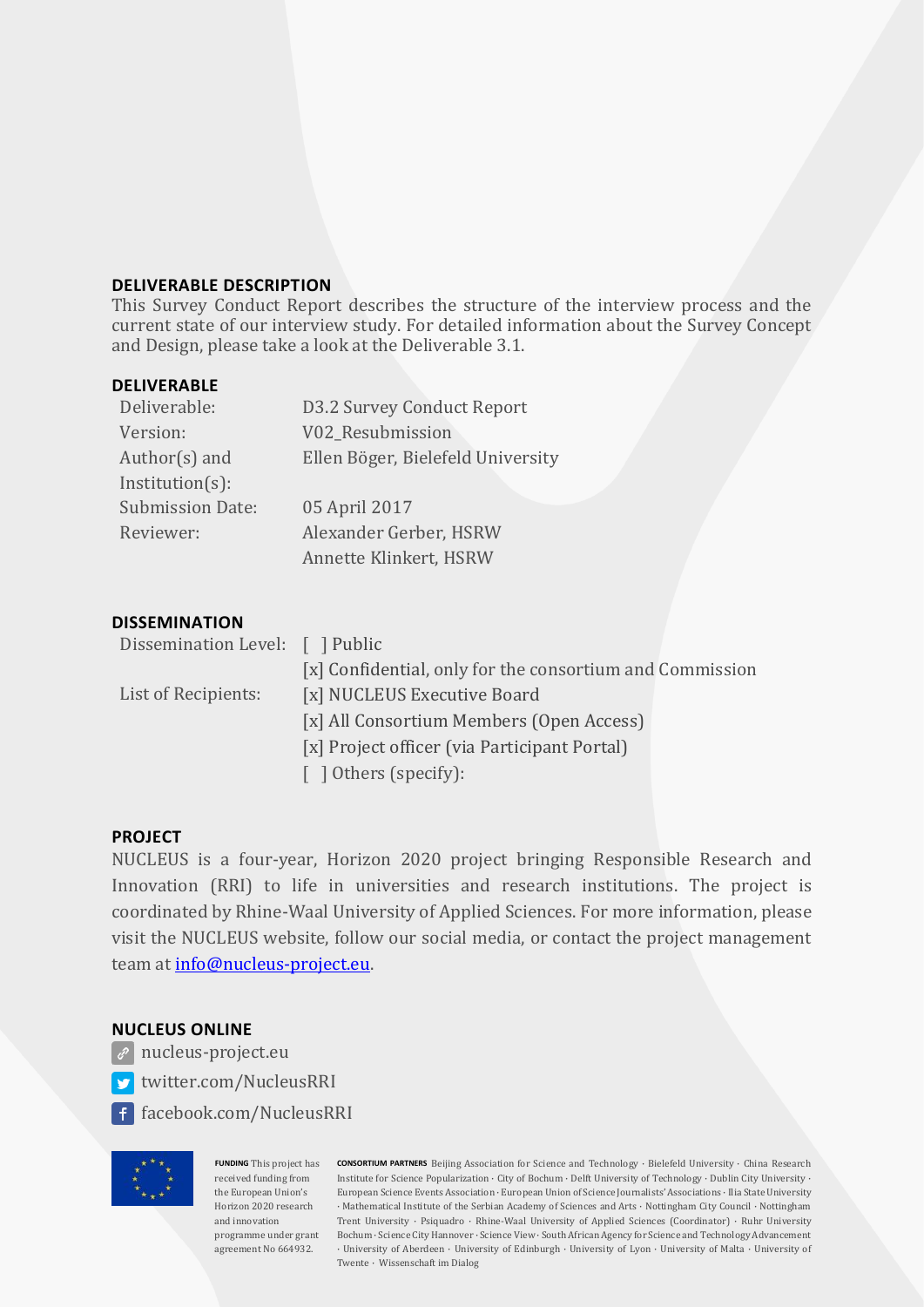## **EXECUTIVE SUMMARY**

The NUCLEUS study has conducted interviews with Leading Researchers and Research Executives (such as Presidents, Vice-Presidents, Principals and Vice-Principals, Directors, as well as professional Deans) from universities and scientific institutions across Europe and Georgia. This Survey Conduct Report describes the structure of the interview process and the current state of our interview study.

For detailed information about the Survey Concept and Design, please take a look at the Deliverable 3.1.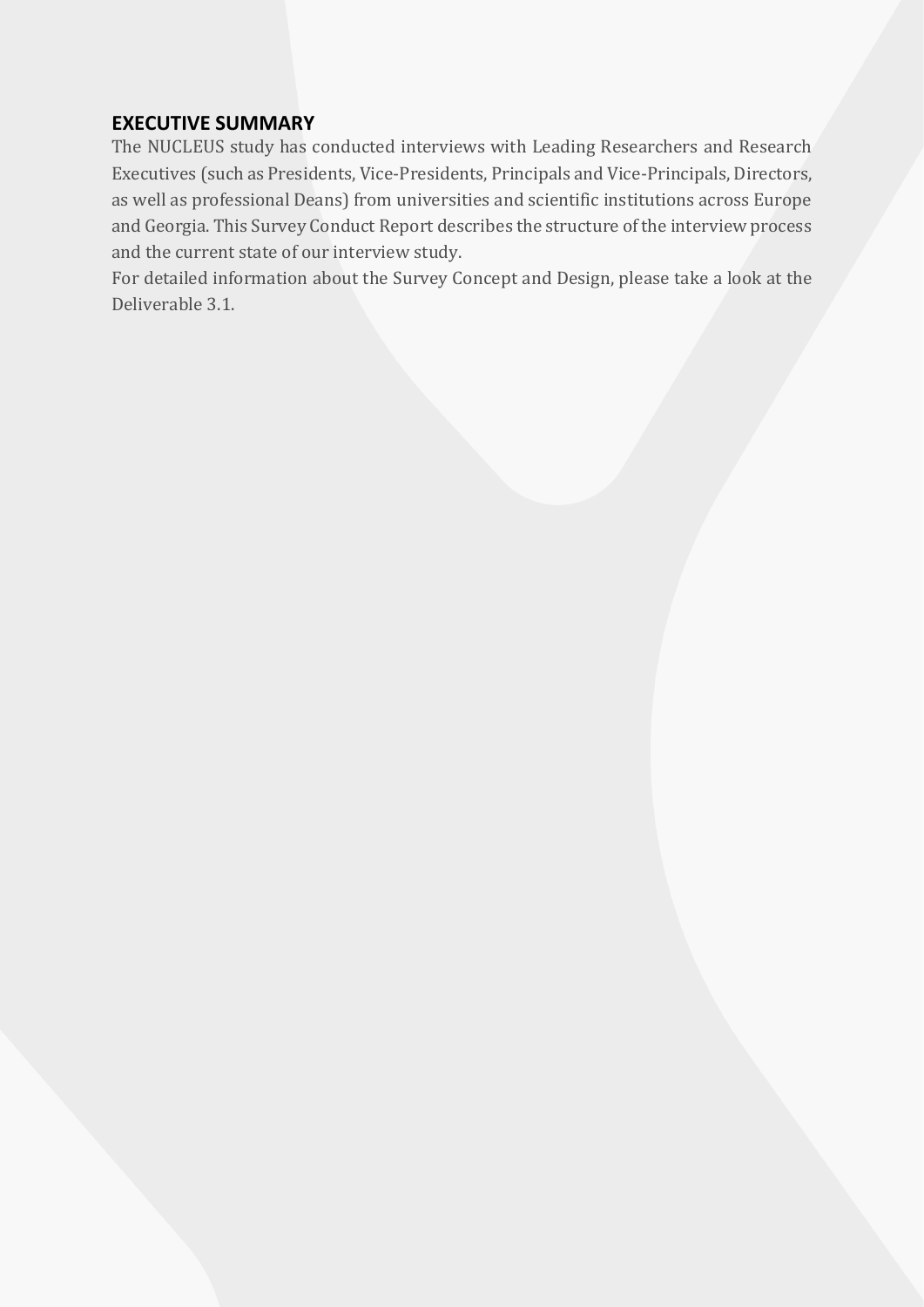# **TABLE OF CONTENTS**

| 1              |                                                             |
|----------------|-------------------------------------------------------------|
| $2^{\circ}$    |                                                             |
| 2.1            |                                                             |
| 2.2            |                                                             |
| 3 <sup>7</sup> |                                                             |
| $\overline{4}$ |                                                             |
| 5 <sup>1</sup> |                                                             |
| Appendix 5.1:  |                                                             |
| Appendix 5.2:  | Participant Information Sheet for Research Executives 12    |
| Appendix 5.3:  |                                                             |
| Appendix 5.4:  |                                                             |
| Appendix 5.5:  |                                                             |
| Appendix 5.6:  | Number of Interview Partners from each Consortium Partner28 |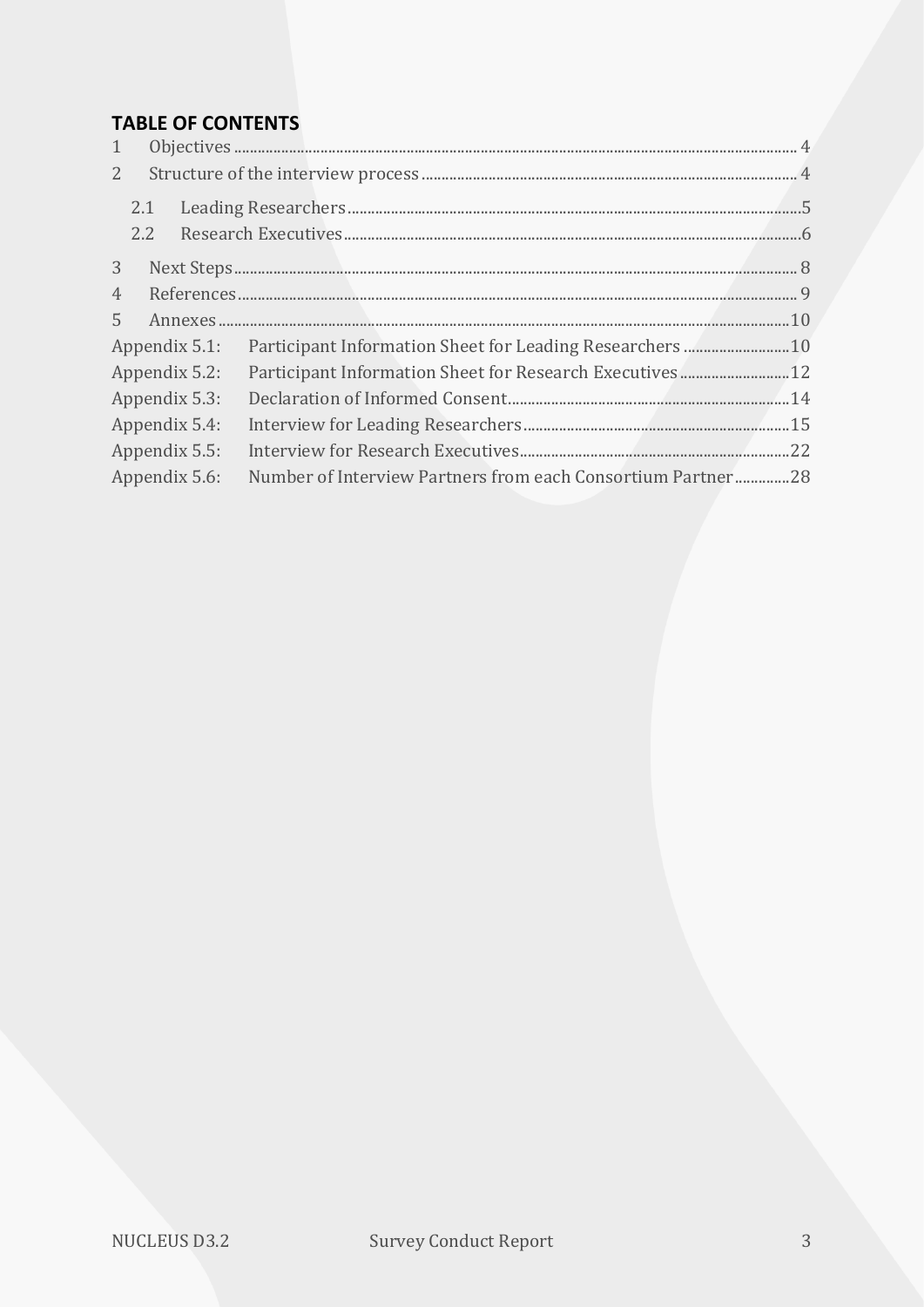## <span id="page-4-0"></span>**1 OBJECTIVES**

The aim of the empirical study is to understand the perspectives of university management and researchers towards Responsible Research and Innovation (RRI) in their institutions. From their common themes and views, we will derive policy recommendations for the European Commission on how to implement RRI in academic institutions.

#### <span id="page-4-1"></span>**2 STRUCTURE OF THE INTERVIEW PROCESS**

The interviews of the NUCLEUS empirical study were conducted between June 2016 and October 2016. All consortium partners were asked to name potential interview partners by the end of October. We made exceptions for the last interviews, so some appointments are scheduled for November and December.

Our consortium partners had to find interview partners from two kinds of people. The first group consisted of experienced researchers. In light of our study design we sought primarily the cooperation of natural and social scientists. The second group consisted of research executives such as Presidents, Vice-Presidents, Principals and Vice-Principals, Directors, as well as professional Deans. After receiving the names of the interview partners, we sent an invitation to participate with information about the project and the study, as well as the link to our project website and a 'Participant Information Sheet' (see ANNEXES 5.1 and 5.2). When we found a suitable date for an interview, we confirmed the appointment and sent the interview partners the 'Declaration of Informed Consent' (see ANNEX 5.3). The interviews were conducted with the web-based teleconference software Adobe Connect. Using this programme, we communicated by video and showed the participants a presentation about the interview questions. The interview partners only had to click on a link and enter the meeting room with a password. To be sure that we could use Adobe Connect, the interview partners were able to test their internet connection and their Flash Player using a web link. If there were problems in using Adobe Connect, we conducted the interviews with Skype or we interviewed them via telephone.

The interview questions for Leading Researchers from scientific institutions and universities were divided into eight sections with 29 individual questions. By November 21, 2016, we completed interviews with 52 interviewees, 35 of them male and 17 female. The mean time of the interviews with Leading Researchers was 53 minutes. The duration ranged between 30 minutes and 112 minutes.

The interview questions with Research Executives were divided into two parts, each with four sections, and 32 individual questions in total. By November 21, 2016, we completed interviews with 35 interviewees, 19 of them male and 16 female. The mean time of the interviews with Research Executives was 62 minutes. The duration ranged between 23 minutes and 86 minutes.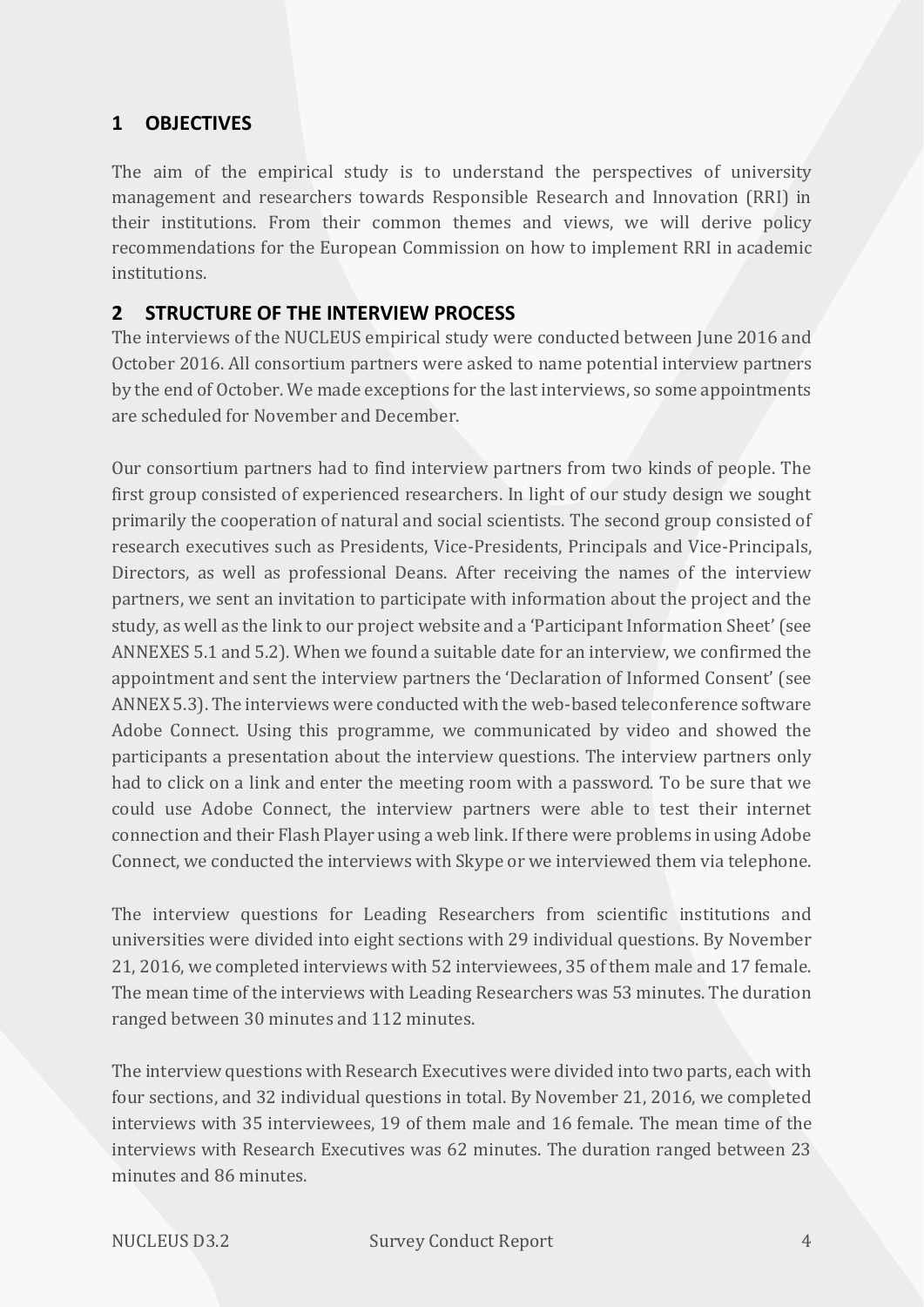For more detailed information about the interview partners, please take a look at the list of interview partners that we received from each consortium partner (see ANNEX 5.6).

## <span id="page-5-0"></span>**2.1 LEADING RESEARCHERS**

The interviews with Leading Researchers (see ANNEX 5.4) began with a short description of the project and the study. We informed them that the interviews would be anonymised and only used for the NUCLEUS project. The interview partners then provided us with permission to record the interview, and were told they would later have the opportunity to correct factual mistakes of their transcribed interview.

We then asked the interview partners about their age and educational background. They were asked to tell us how many years they had worked in research after acquiring their PhD. Finally, they were asked to briefly describe their field of research.

The interview with Leading Researchers then used an icebreaker. We asked the interview partners if the willingness of scientists to cooperate with one another had declined over the last years and for anecdotal evidence in support of their answer.

The second section of the interview asked about the experiences and views of the interviewees in regard to Responsible Research and Innovation. We asked them to describe how they saw the role of science or research in society. Then, they were asked about positive and negative examples of Responsible Research and Innovation. The last question of the second section addressed personal experiences with science or research in society: for example, how did interviewees engage people in research, or did societal challenges influence their research projects.

The third section focused on the possibilities of stakeholder engagement in researchers' own work and in other fields of research. The interviewees were asked to describe their hopes and worries regarding the possibilities of stakeholder and laypeople engagement, and what conditions would need to be fulfilled in order for these possibilities to be realised.

Influence factors for shaping research were addressed in the next section. The interview partners had to answer questions about how calls for proposals influenced their own research, and research in general. The other four questions of this section asked about private sponsorship, senior researchers/renowned experts, collaborations among all researchers including junior researchers and students, and citizen science (the involvement of both researchers and representatives of civil society in research activities). At the end of the section the interview partners were asked to rank these five mechanisms according to their importance for their own research.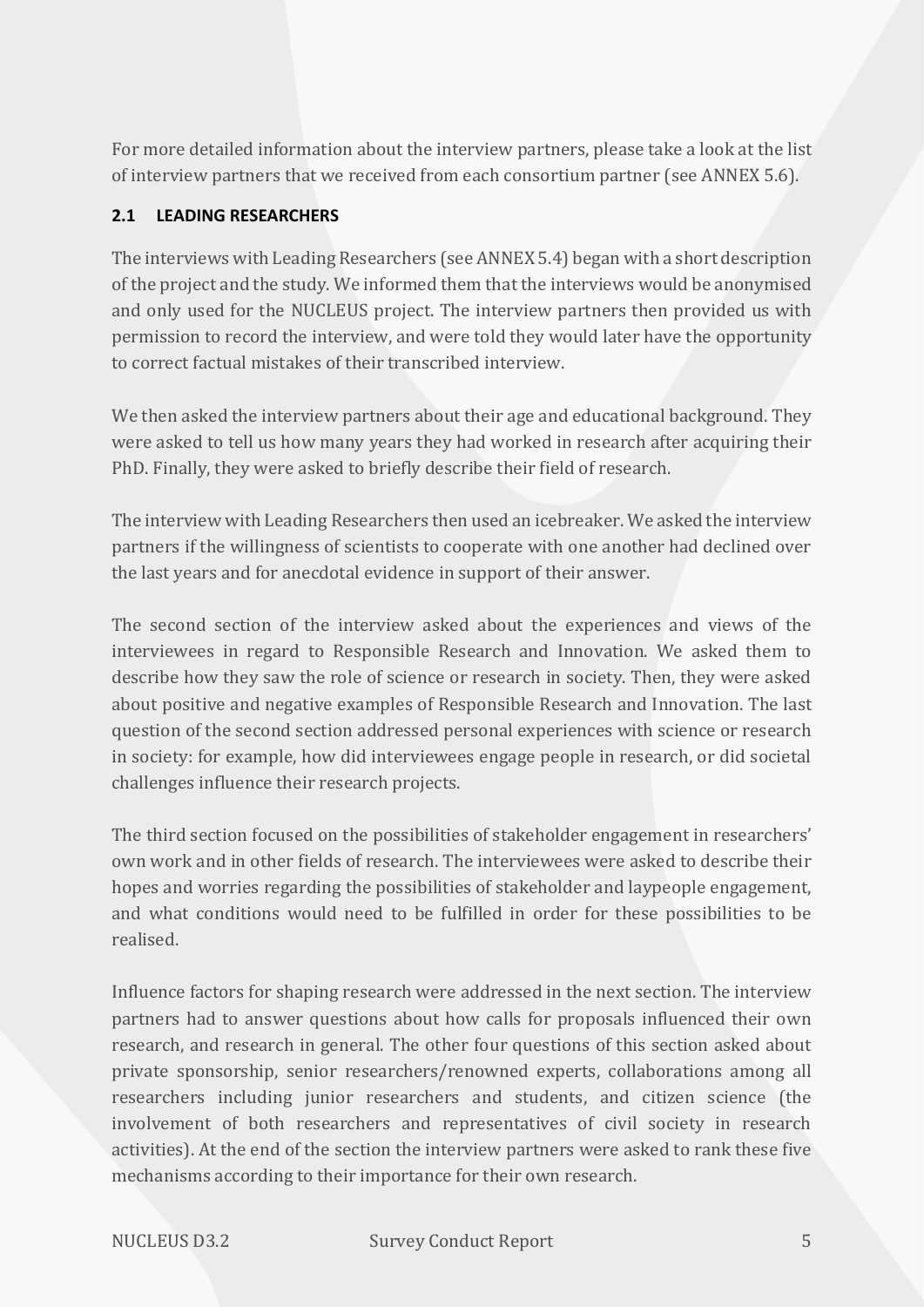The fifth section asked about the institutional environment. We asked about opportunities and challenges to RRI in funding structures, career paths, publication environment, intellectual property rights, institutional initiatives or agendas, support services and the distribution of power.

We defined "existing institutional initiatives or agendas" as follows: "Institutional initiatives or agendas are institutionally initiated programmes to promote an alignment of research with societal needs and values, including requirements of gender equality or interdisciplinarity. For example, in the UK there is the Athena SWAN initiative to promote equal opportunities for women in science. Also, many universities have on-site incubators which seek to covert research into marketable products."

We also defined "support services" as follows: "With this we mean organisational units such as Human Resources, IT and Web Development, or Controlling, that contribute to the administration of research in line with accepted frameworks of conduct."

The interview partners were asked to respond to the new definition of Responsible Research and Innovation adopted by the European Commission. In the Research Framework Horizon 2020 the European Commission defined Responsible Research and Innovation as "*a process in which all societal actors (researchers, citizens, policymakers, business, third sector organisations, etc.) work together during the whole research and innovation process in order to align research and innovation outcomes with the values, needs and expectations of society*." We asked the interview partners if they saw opportunities and risks in this definition for their own research, and research in general.

The seventh section was about the assessment of research and innovation outcomes. We asked to what extent interviewees felt it was possible to anticipate research outcomes during the research process, and to what extent they anticipated societal consequences of technological innovations.

The last section asked about interviewees' personal vision for Responsible Research and Innovation. The interview partners talked about their ideas for the future, what kind of support was needed in order to realise these possibilities, and the obstacles the interview partners anticipated.

The interview ended with an open-ended invitation to add any final comments regarding Responsible Research and Innovation that had not yet been discussed.

## <span id="page-6-0"></span>**2.2 RESEARCH EXECUTIVES**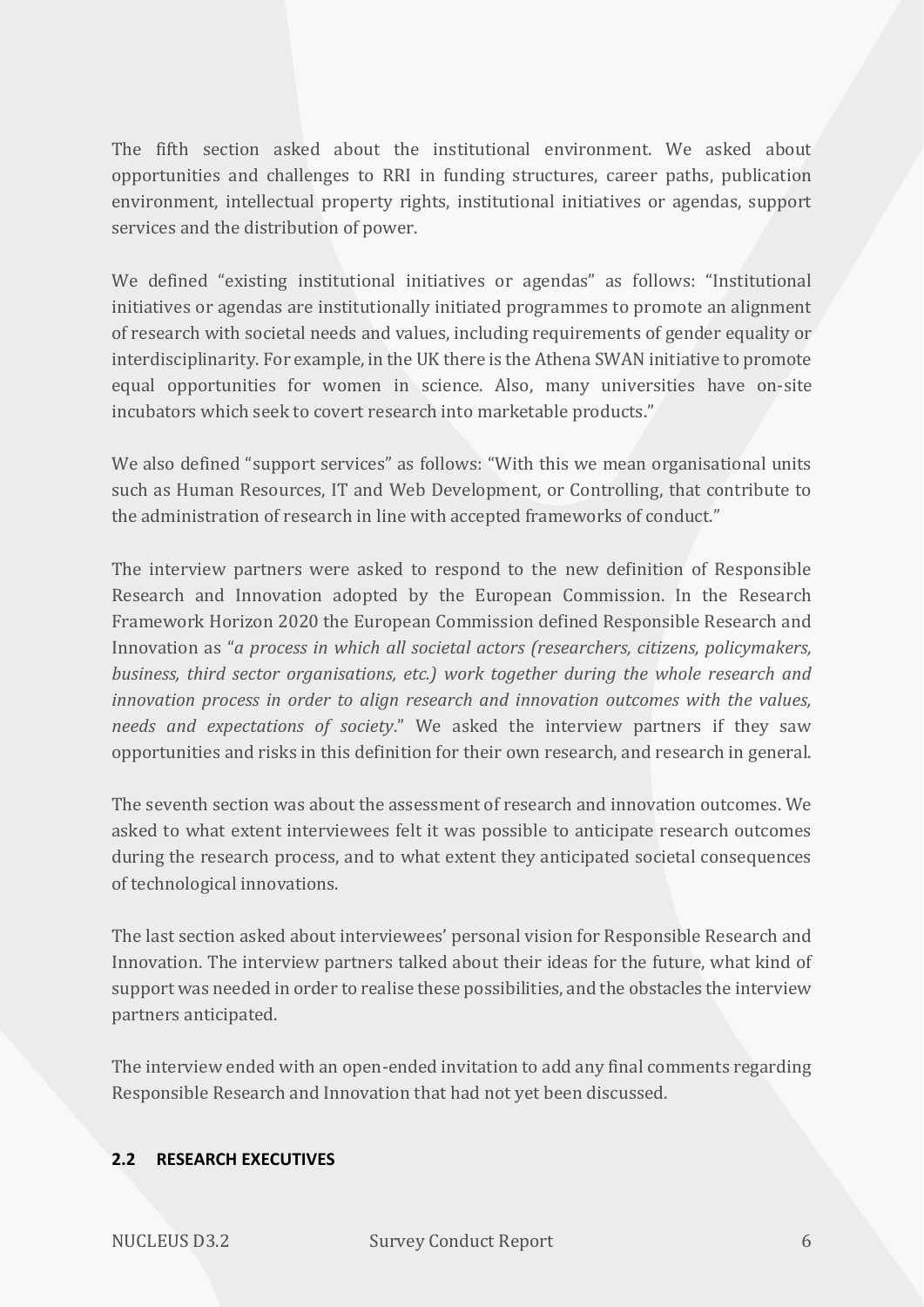The interviews with Research Executives (see ANNEX 5.5) began with a short description of the project and the study. The first part of the interview was about their own personal experiences and the experiences of their current institution. The second part was about the possibilities for institutional change as they perceived them. We informed them that the interviews would be anonymised and only used for the NUCLEUS project. The interview partners then provided us with permission to record the interview, and they were told they would later have the opportunity to correct factual mistakes of their transcribed interview.

We then asked the interview partners about their age and their current position. They were asked to tell us how long they had worked in this position, and their professional background. Finally, they were asked about the number of research staff and research students in their institution.

The first section asked about the experiences and views of interviewees with regard to Responsible Research and Innovation. We asked them how they saw the role of their institution in society. Then they were asked about a positive example of Responsible Research and Innovation. The last question of this section was about their institution's experience with science or research in society: for example, did their institution engage people in research, or had societal challenges influenced their research projects.

The second section was about the possibilities of stakeholder engagement in their own institution and other research areas. The interview partners were asked to describe their hopes and worries regarding the possibilities of stakeholder and laypeople engagement, and what conditions would need to be fulfilled in order for these possibilities to be realised in their institution.

Influence factors for shaping research were addressed in the next section. The interview partners had to answer questions about how calls for proposals influenced the research of their institution. The other four questions of this section were about private sponsorship, senior researchers/renowned experts, collaborations among all researchers including junior researchers and students, and citizen science (the involvement of both researchers and representatives of civil society in research activities). The interview partners were asked to rank these five mechanisms according to their importance for their own institution.

The last section of the first part asked about the existing embedding of RRI within the institutional setting. We asked the interview partners which partnerships with industry they had, how this differed from partnerships in the past, and if there were differences with other institutions they had worked for. We asked them about partnerships outside of those with industry and how this differed from partnerships in the past.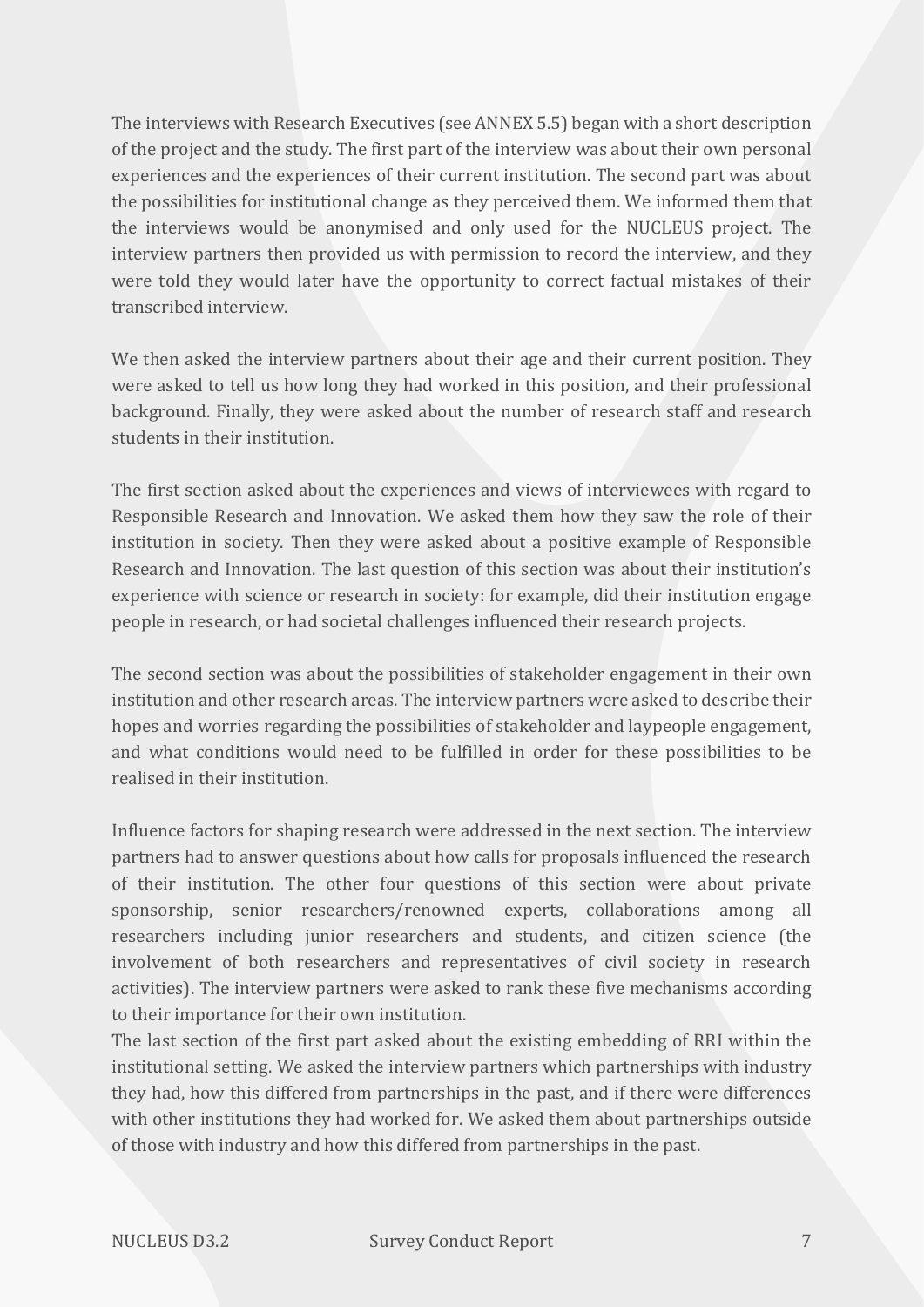The first section of the second part asked about the changes the interviewees would make to the current institutional environment of research and innovation. We asked them if they would make any changes to the funding structures, career paths, publication environment, intellectual property rights, institutional initiatives or agendas, support services, reporting lines or distribution of power. See above for the definition of institutional initiatives or agendas, and support services.

The interview partners were asked to describe their views on the new definition of Responsible Research and Innovation adopted by the European Commission (as described in Section 2.1). We asked the interview partners if they see opportunities and risks in this definition in their own institution.

The seventh section focused on the vision for Responsible Research and Innovation. We asked the interview partners to characterise their ideal outcome of Responsible Research and Innovation and the ideal process for achieving this outcome.

The last section asked about what needs to be done. The interview partners were asked where they saw their own institution in relation to RRI, and if they had all the resources required, which steps they would take in the next year or two to move their institution closer to the envisaged ideal.

The interview ended with an open-ended invitation to add any final comments regarding Responsible Research and Innovation that had not yet been discussed.

# <span id="page-8-0"></span>**3 NEXT STEPS**

We are currently conducting the last interviews and producing transcripts from the audio files of those already conducted. All of our interview partners will have the opportunity to give us corrections of their transcripts.

After the transcription phase, we will do a content analysis (cf. Meuser, Nagel 1991) by using Atlas.ti software. We will condense all of our transcripts with paraphrases and then will categorize these paraphrases.

With the results of the European study and the adapted study to different socio-cultural contexts from the University of Twente, we will derive specific policy recommendations for the European Commission.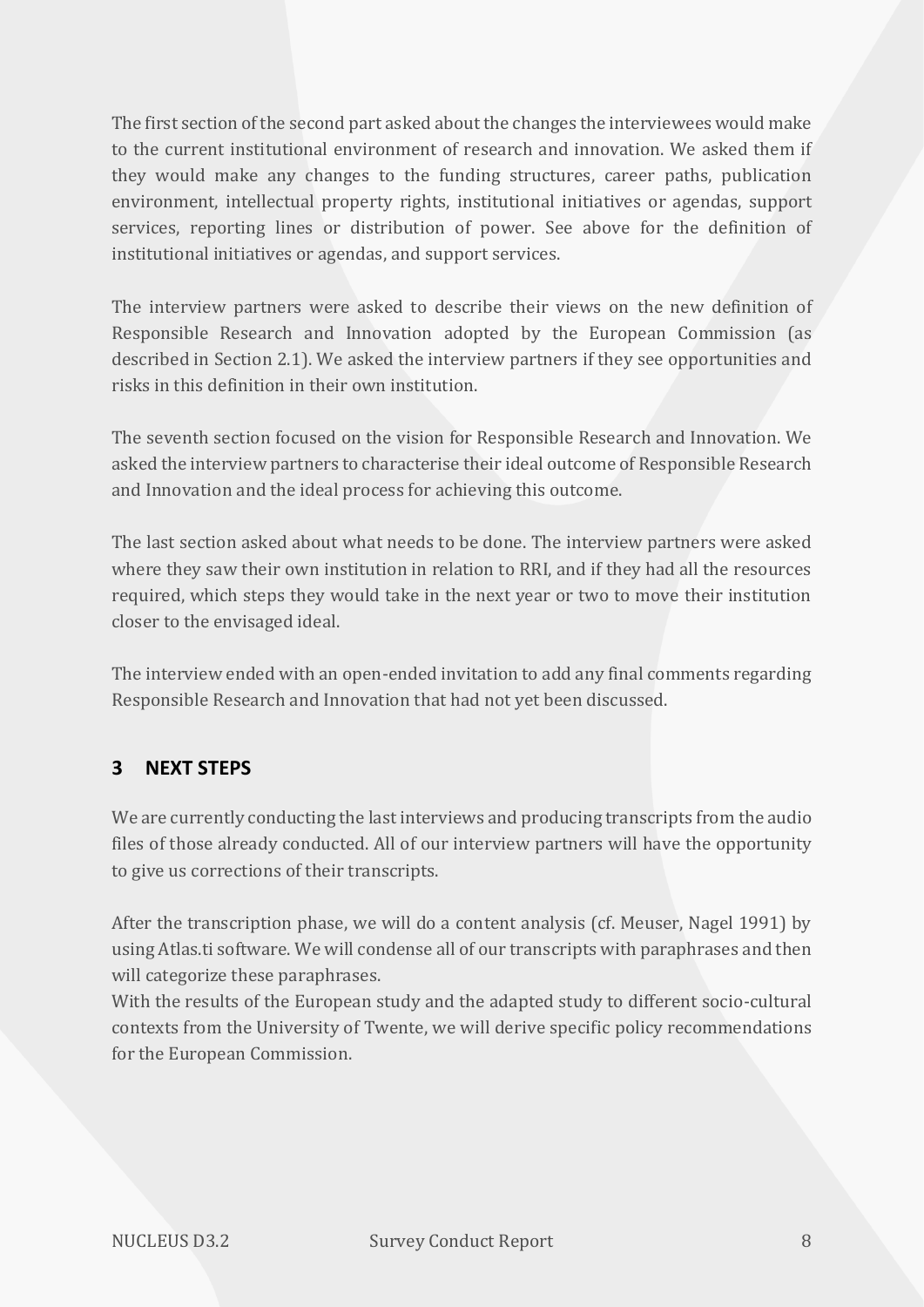## <span id="page-9-0"></span>**4 REFERENCES**

Meuser, M., Nagel, U.: 'ExpertInneninterviews – vielfach erprobt, wenig bedacht: ein Beitrag zur qualitativen Methodendiskussion', Qualitativ-empirische Sozialforschung: Konzepte, Methoden, Analysen, Garz, D., ed., Westdt. Verl., Opladen, 1991, pp. 441-471.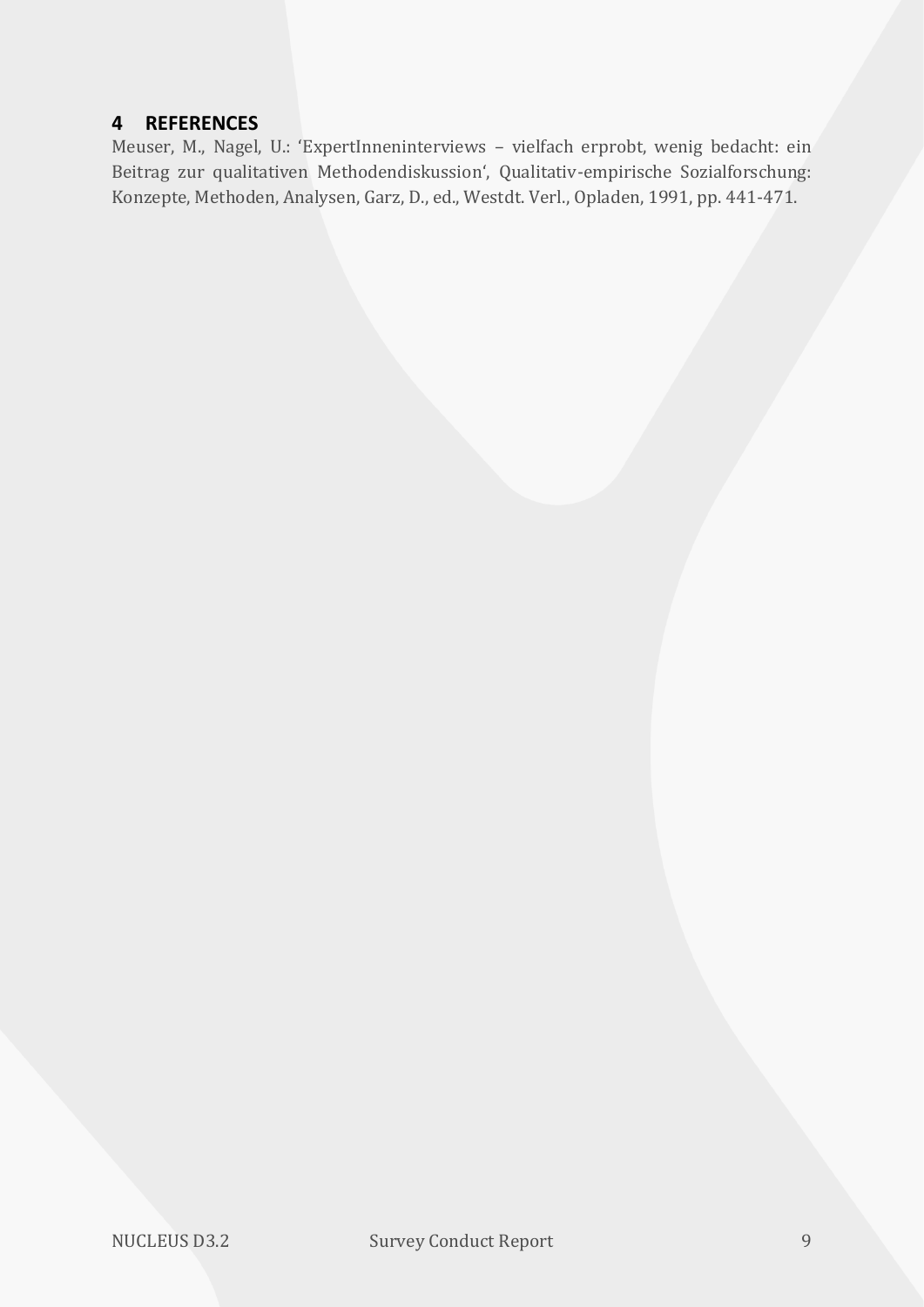## <span id="page-10-0"></span>**5 ANNEXES**

## <span id="page-10-1"></span>**APPENDIX 5.1: PARTICIPANT INFORMATION SHEET FOR LEADING RESEARCHERS**

#### *Participant Information Sheet for the NUCLEUS Research Study*

#### **The Project**

We are asking you to participate in this interview test as part of a European wide research study into the characteristics of Responsible Research and Innovation (RRI), on behalf of the Horizon 2020-project "NUCLEUS".

Our goal is to uncover and model the complex factors that contribute to shaping research decisions in a range of university and research institutions across Europe and from partners in China and South Africa. A thorough analysis will produce an evidence-based assessment of the nature of RRI and its understanding among the relevant parties. NUCLEUS then aims to develop practically useful guidelines and recommendations for the implementation of RRI by the European Commission within Higher Education Institutions and funding agencies.

#### **The Process**

To allow us to produce outcomes that are practical, it is crucial that as many people as possible who are involved in research in different ways take part in the study to allow us to collect well-informed views and evidence on which to base our recommendations. The interview participants will be recruited in EU countries where there are partners from the NUCLEUS consortium, an alliance of 26 partners which include 14 universities and research institutes.

Interviews will be conducted online or in person, whichever is more convenient. They should take a maximum of 60 minutes. During the interview, our goal is to capture all your experiences and insights as far as they are relevant to this project. We will ask you a range of open questions to do with different facets of Responsible Research and Innovation, including ways in which stakeholders and laypeople can participate in research activities.

Information provided during the interviews will be compared and contrasted with information obtained from other sources; for example, institutions' policy statements and strategy documents.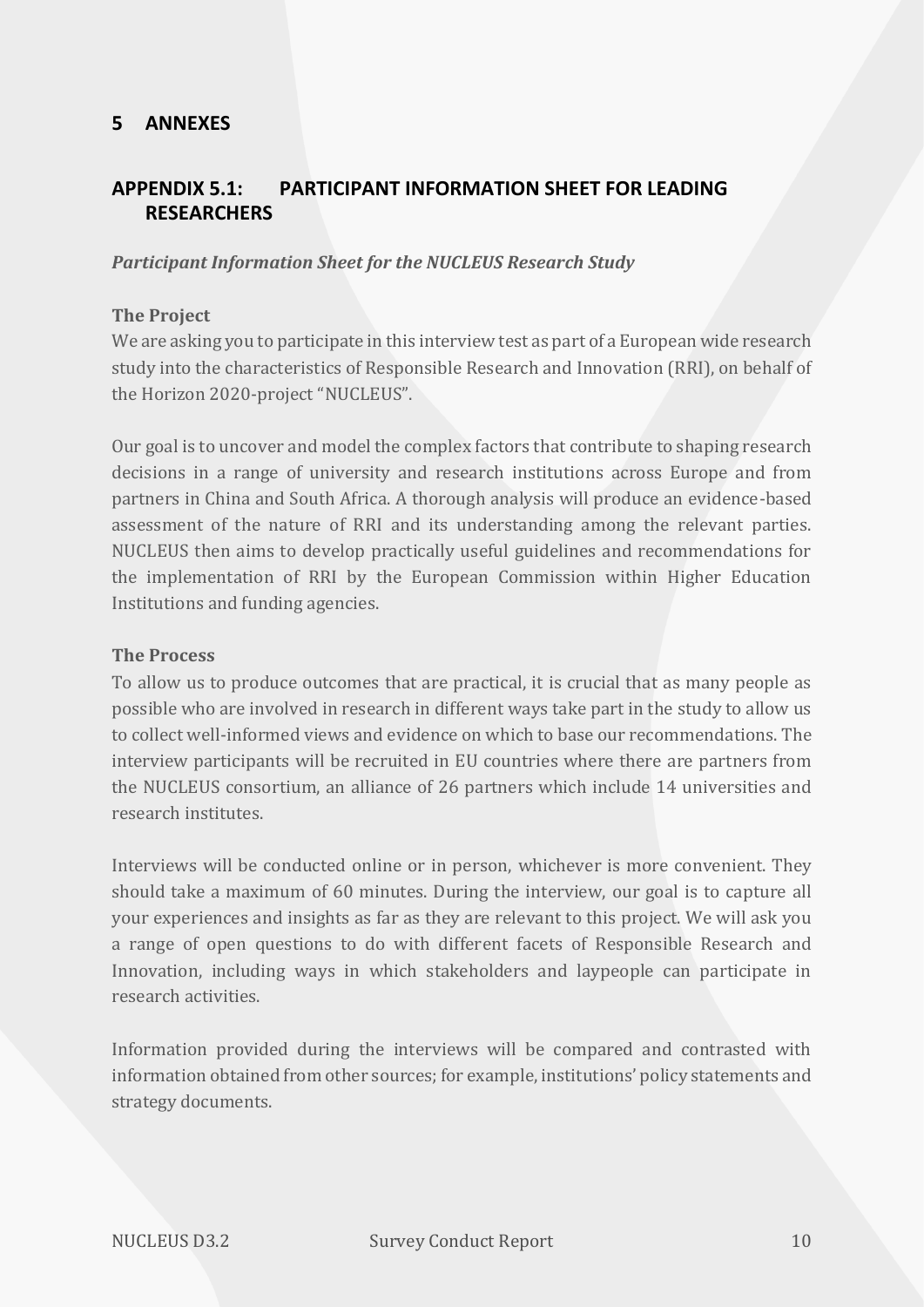#### **Ethical Considerations and Data Protection**

Participants are provided with this Participant Information Sheet and asked to sign a Declaration of Informed Consent.

You will be asked for your permission to record the conversation, and no recording will take place without your explicit consent. After the interview you will be sent a transcript of the interview and asked to check it for factual accuracy and send us any required changes. If we do not hear from you within 10 working days of you receiving the interview transcript, we shall assume you are happy with its content.

Participation in this research study is entirely voluntary and your informed consent will be obtained in advance. You have the right to refuse to participate and to withdraw your participation, samples or data at any time — without any adverse consequences. In this case, personal data are deleted without delay. No personal or confidential information will be collected and there are no physical risks or discomfort involved.

Data are saved temporarily for the purpose of this study and are erased 10 years after its conclusion at the latest. All data from this research will be anonymised and no remarks will be attributed to an individual or institution, in any reports or papers produced by the project. You have the right to know how your data are recorded and stored.

The consortium wishes to ensure that you fully understand what is being asked for and what will happen to the information you supply. The questionnaires and interviews concern only your professional views and opinions that you share with the interviewer Data will be stored securely only on the computers of universities that are part of the consortium and have to our data collection processes. All researchers involved in this endeavour are obliged to respect applicable data protection legislation and policies. As the lead in this aspect of NUCLEUS project, the University of Bielefeld will hold the overall responsibility for approval of our research ethics and Data Protection. If non-EUinstitutions involved in the consortium (which are not recognized by the EU commission as providing adequate protection) are asked to provide additional person-related material, data transfer agreements are made with the relevant institution. No data are exported from the EU to any third country.

#### **Contact Details**

In case of any questions about this project please contact Ellen Hannemann: Mail: ehannemann@wiwi.uni-bielefeld.de Phone:+49 521 - 106 5108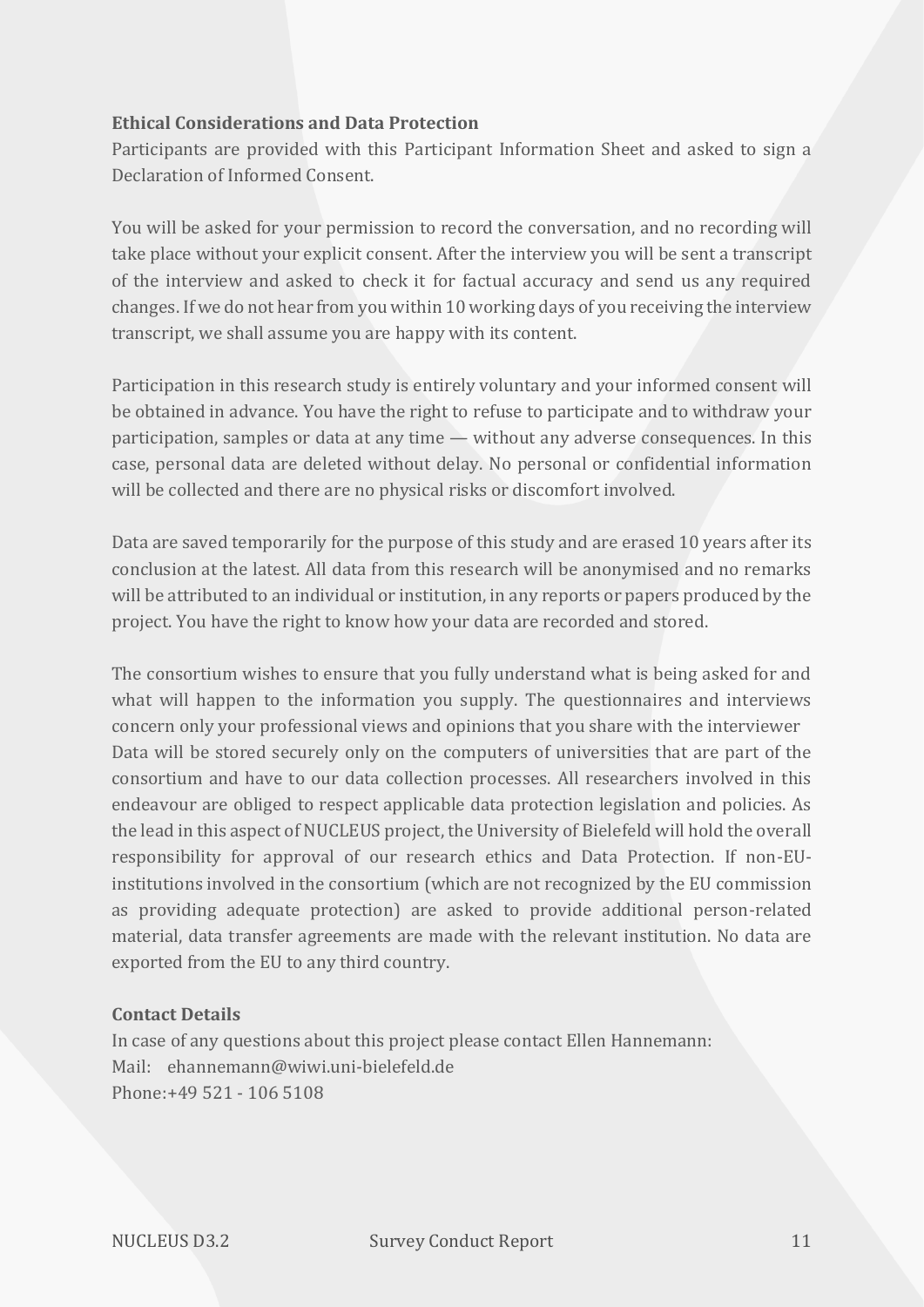## <span id="page-12-0"></span>**APPENDIX 5.2: PARTICIPANT INFORMATION SHEET FOR RESEARCH EXECUTIVES**

*Participant Information Sheet for the NUCLEUS Research Study*

#### **The Project**

We are asking you to participate in this interview test as part of a European wide research study into the characteristics of Responsible Research and Innovation (RRI), on behalf of the Horizon 2020-project "NUCLEUS".

Our goal is to uncover and model the complex factors that contribute to shaping research decisions in a range of university and research institutions across Europe and from partners in China and South Africa. A thorough analysis will produce an evidence-based assessment of the nature of RRI and its understanding among the relevant parties. NUCLEUS then aims to develop practically useful guidelines and recommendations for the implementation of RRI by the European Commission within Higher Education Institutions and funding agencies.

#### **The Process**

To allow us to produce outcomes that are practical, it is crucial that as many leading scientists and senior managers/executive officers (such as Presidents, Vice Chancellors, Vice-Presidents, Research leaders and Deans) as possible take part in the study to allow us to collect well-informed views and evidence on which to base our recommendations. The interview participants will be recruited in EU countries where there are partners from the NUCLEUS consortium, an alliance of 26 partners which include 14 universities and research institutes.

Interviews will be conducted online or in person, whichever is more convenient. They should take a maximum of 60 minutes. During the interview, our goal is to capture all your experiences and insights as far as they are relevant to this project. We will ask you a range of open questions to do with different facets of Responsible Research and Innovation, including ways in which stakeholders and laypeople can participate in research activities.

Information provided during the interviews will be compared and contrasted with information obtained from other sources; for example, institutions' policy statements and strategy documents.

#### **Ethical Considerations and Data Protection**

Participants are provided with this Participant Information Sheet and asked to sign a Declaration of Informed Consent.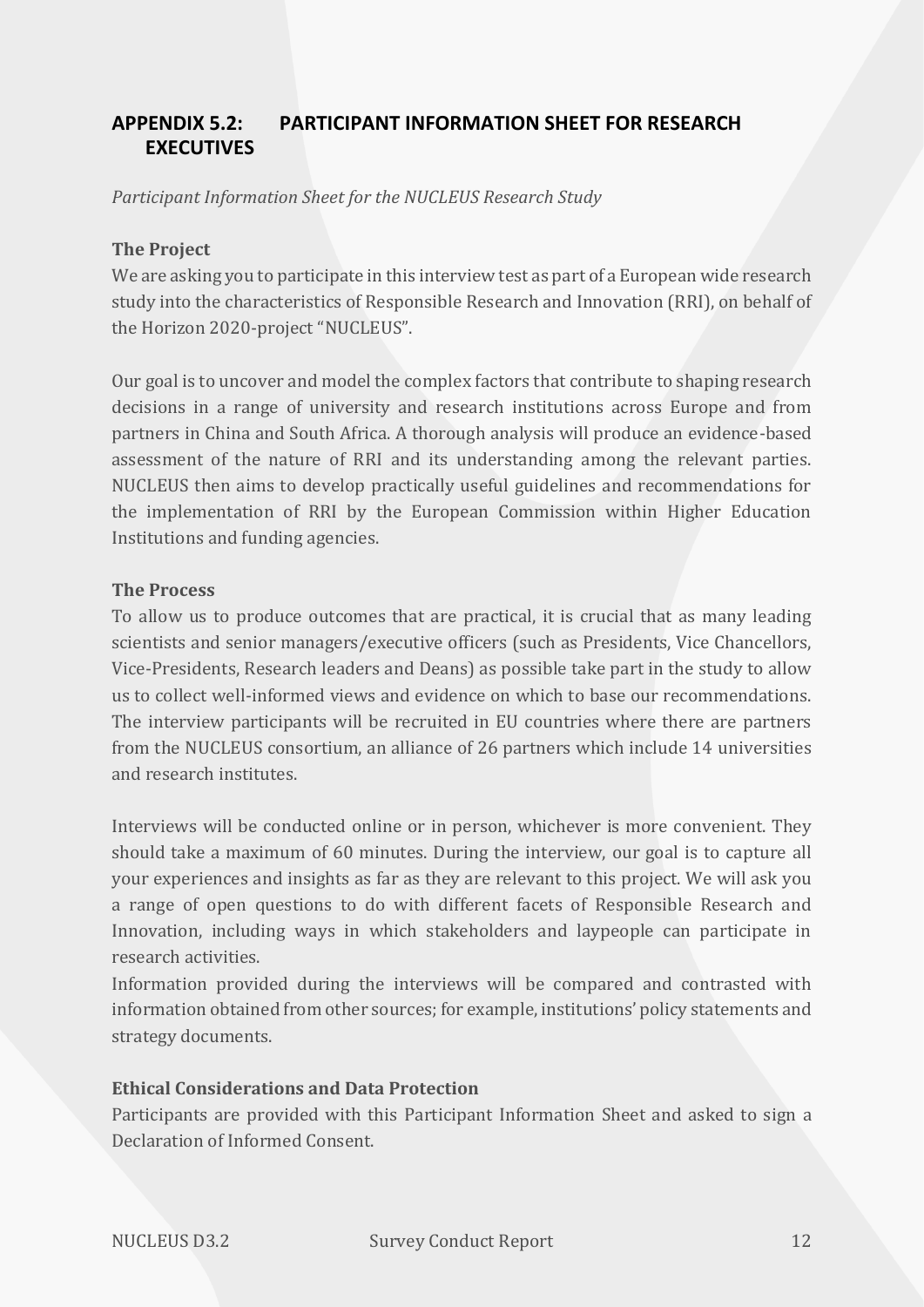You will be asked for your permission to record the conversation, and no recording will take place without your explicit consent. After the interview you will be sent a transcript of the interview and asked to check it for factual accuracy and send us any required changes. If we do not hear from you within 10 working days of you receiving the interview transcript, we shall assume you are happy with its content.

Participation in this research study is entirely voluntary and your informed consent will be obtained in advance. You have the right to refuse to participate and to withdraw your participation, samples or data at any time — without any adverse consequences. In this case, personal data are deleted without delay. No personal or confidential information will be collected and there are no physical risks or discomfort involved.

Data are saved temporarily for the purpose of this study and are erased 10 years after its conclusion at the latest. All data from this research will be anonymised and no remarks will be attributed to an individual or institution, in any reports or papers produced by the project. You have the right to know how your data are recorded and stored.

The consortium wishes to ensure that you fully understand what is being asked for and what will happen to the information you supply. The questionnaires and interviews concern only your professional views and opinions that you share with the interviewer.

Data will be stored securely only on the computers of universities that are part of the consortium and have to our data collection processes. All researchers involved in this endeavour are obliged to respect applicable data protection legislation and policies. As the lead in this aspect of NUCLEUS project, the University of Bielefeld will hold the overall responsibility for approval of our research ethics and Data Protection. If non-EUinstitutions involved in the consortium (which are not recognized by the EU commission as providing adequate protection) are asked to provide additional person-related material, data transfer agreements are made with the relevant institution. No data are exported from the EU to any third country.

Contact Details In case of any questions about this project please contact Ellen Hannemann: Mail: [ehannemann@wiwi.uni-bielefeld.de.](mailto:ehannemann@wiwi.uni-bielefeld.de) Phone:+49 521 - 106 5108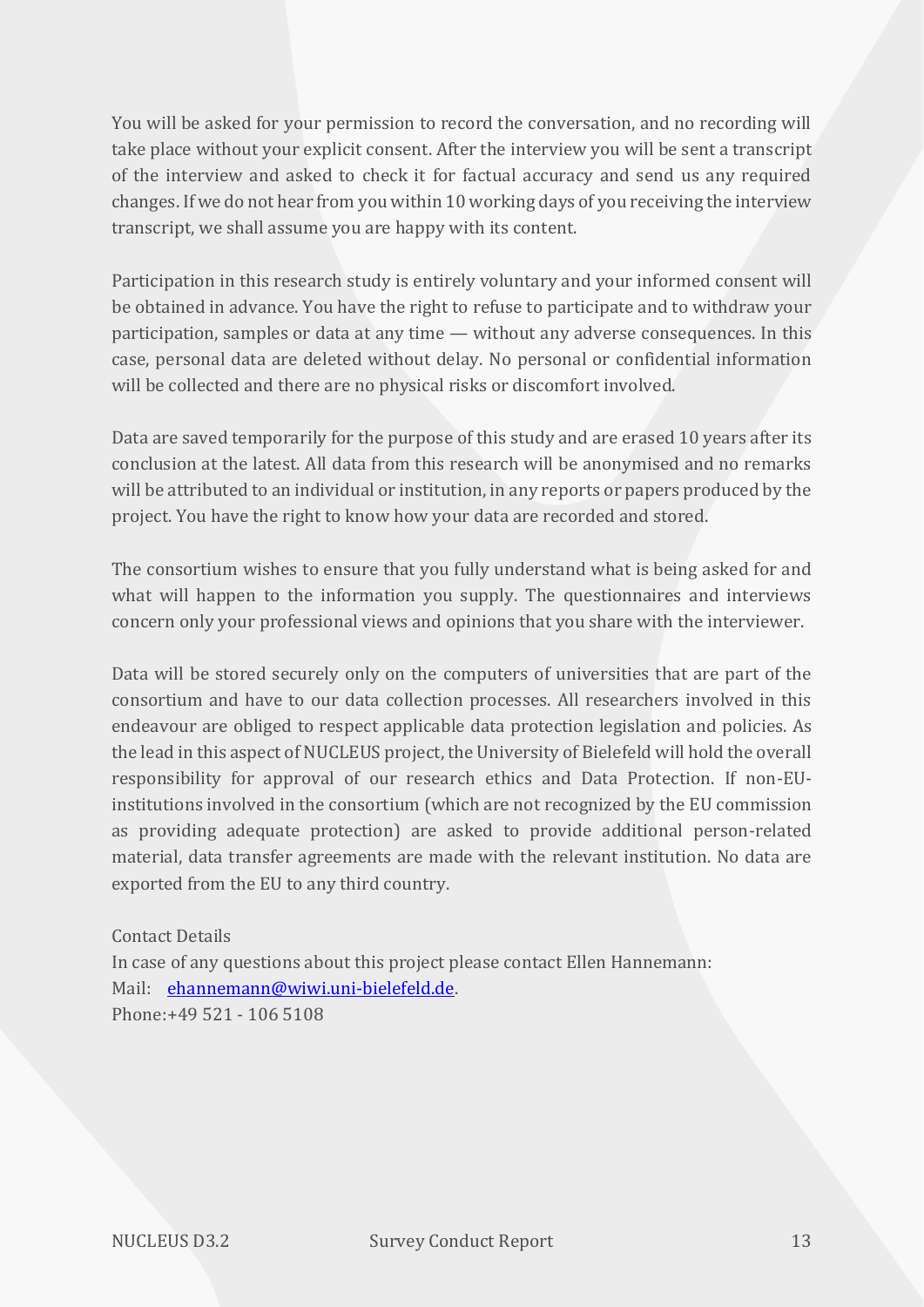## <span id="page-14-0"></span>**APPENDIX 5.3: DECLARATION OF INFORMED CONSENT**

I, the undersigned, confirm that:

• I have read and understood the information about the project, as provided in the Participant Information Sheet.

I have been given the opportunity to ask questions about the project and my participation.

• I voluntarily agree to participate in the project.

I understand I can withdraw at any time without giving reasons, and that there are no penalties for withdrawal.

The procedures regarding confidentiality have been clearly explained to me.

The use of the data in research, publications, sharing and archiving has been explained to me.

• I understand that other researchers will have access to this data only if they agree to preserve the confidentiality of the data and if they agree to the terms I have specified in this form.

I confirm with my signature that I feel sufficiently informed about the objectives of the survey, that I am prepared to participate and that I agree that the interview can be recorded.

Participant:

\_\_\_\_\_\_\_\_\_\_\_\_\_\_\_\_\_\_\_\_\_\_\_\_ Name of Participant

Place Date Date Signature

\_\_\_\_\_\_\_\_\_\_\_\_\_\_\_\_\_\_\_\_\_\_\_\_\_\_\_\_\_\_\_\_\_\_\_\_\_\_\_\_\_\_\_\_\_\_\_\_\_\_\_\_\_\_\_\_\_\_\_

Please tell us whether you agree to be contacted at a later point if Bielefeld University should conduct a possible follow-up project. Yes No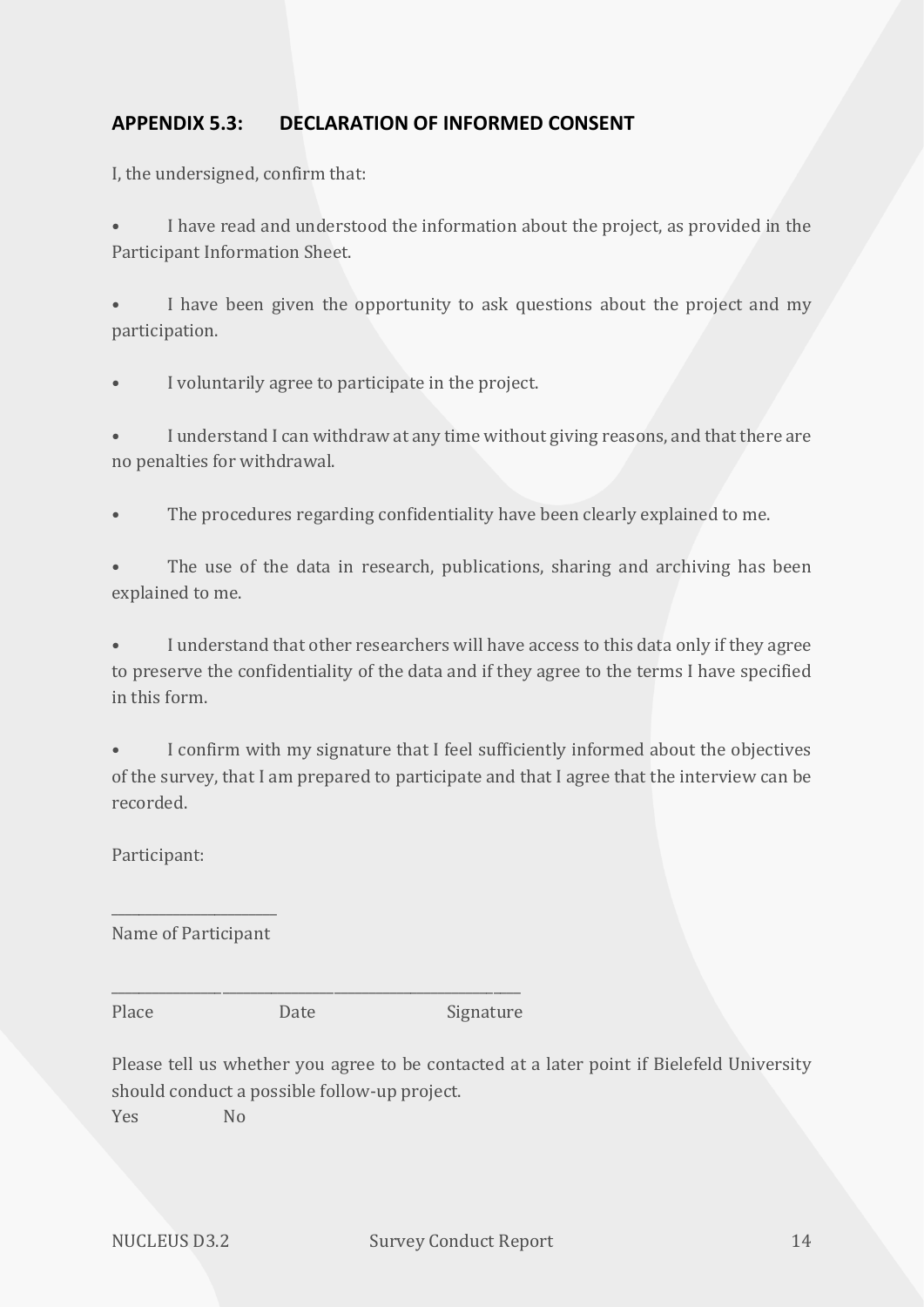## <span id="page-15-0"></span>**APPENDIX 5.4: INTERVIEW FOR LEADING RESEARCHERS**

Good Morning/Good Afternoon, Professor/Dr./Mr./Ms. XXX - Thank you very much for your willingness to participate in this interview.

The interview is part of an interdisciplinary study which focuses on a new understanding of Responsible Research and Innovation (RRI) in universities and scientific institutions. The study is embedded in a Horizon 2020-project called 'NUCLEUS'. In this interview, it is our goal to capture and understand your experiences, views, hopes and worries with regard to research performed in the service of society. We want to understand your point of view and what RRI could sensibly mean from where you are sitting.

The data from the interviews will be anonymised and only used for research in the NUCLEUS project.

All in all, this interview will take approximately one hour. Do you give me the permission to record this interview? We will send you the transcribed interview for correction of factual mistakes.

Gender (fill in without asking):  $\Box$  female  $\Box$  male

Age: Ph.D.:  $\Box$  yes  $\Box$  no

Year: Years in research after Ph.D.: Name and country of institution (fill in without asking): Field of research:

**1. First…**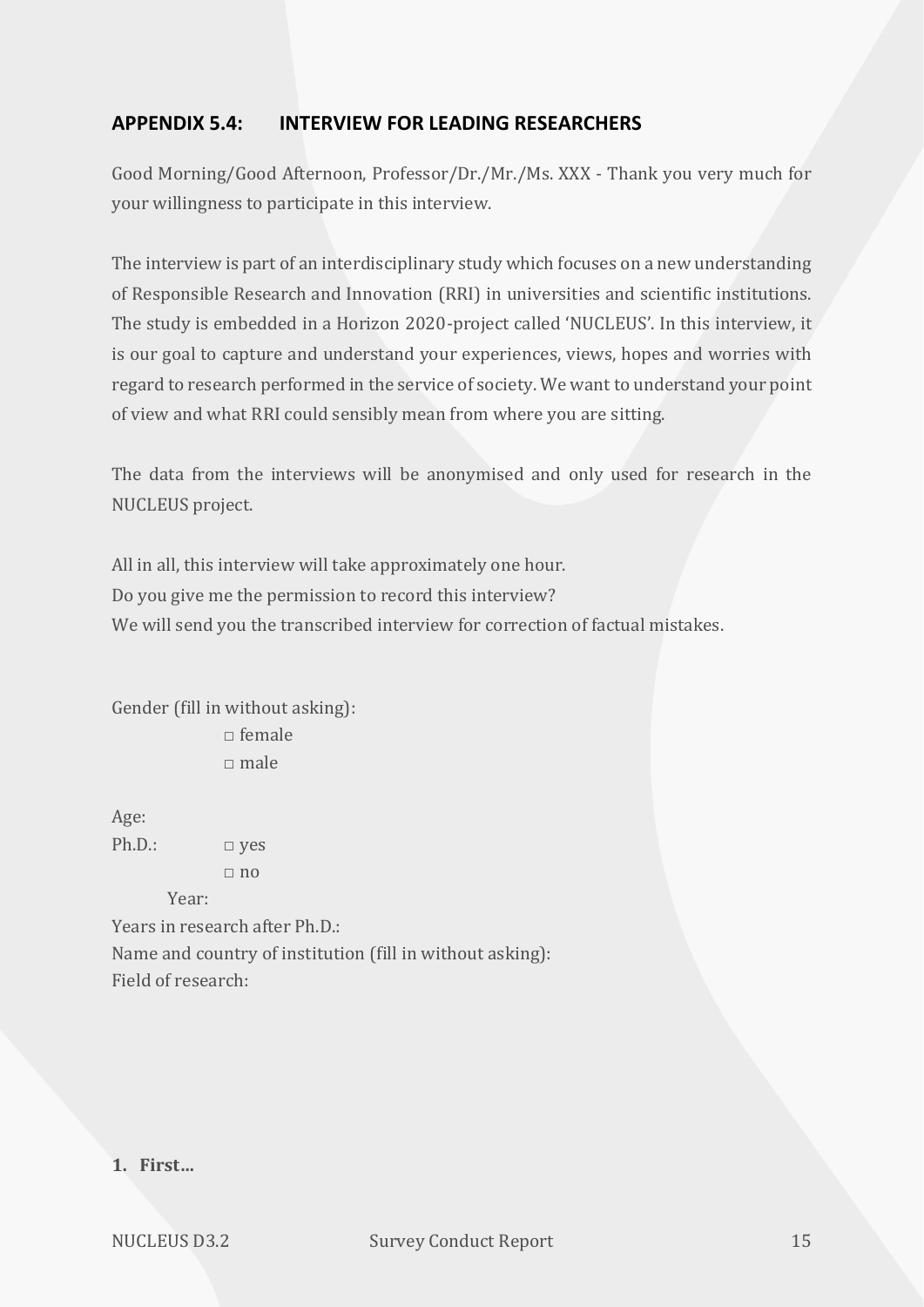- a. Do you think that the willingness of scientists to cooperate with one another has declined over the last [30] years [or so]? [reword for young participants]
- b. Can you provide one piece of anecdotal evidence in support of your answer?

# **2. This section of the interview is about your experiences and views with regard to RRI.**

- a. What role do you see for science (or research) in society?
- b. Can you describe a positive example of Responsible Research and Innovation? [Can you think of an example that illustrates what RRI means to you personally?]

[Can you describe an example of where research has led to what you would see as a beneficial application?]

*What makes it a positive example?\** 

c. Can you describe a negative example?

[When you think of what RRI means to you, can you think of an example of research that lacks an appropriate amount of responsibility?]

[Can you describe an example of where research has led to what you would see as a harmful application?]

*What makes it a negative example?\**

d. What is your personal experience with science or research in society? For example, how do you engage people in your research? Or do societal challenges influence the research projects which you have conducted or have sought funding for?

[People = literally anybody: students, colleagues, friends and family, representatives of industry or civil society, policymakers and officials, lay people in general]

**3. An important aspect of Responsible Research and Innovation as this term is generally understood is the engagement of stakeholders and lay people. This section is about your general views on stakeholder and lay people engagement.**

[Stakeholder = any person or party who has an interest in research, e.g. government, industry, media, or representatives therefrom]

[Lay people = 'people from the street', randomly selected members of the population] [Engagement = participation in the widest sense; could be that stakeholders and lay people contribute, that they listen, make suggestions, or that researchers have to justify or explain what they are doing to them, or anything of this sort.]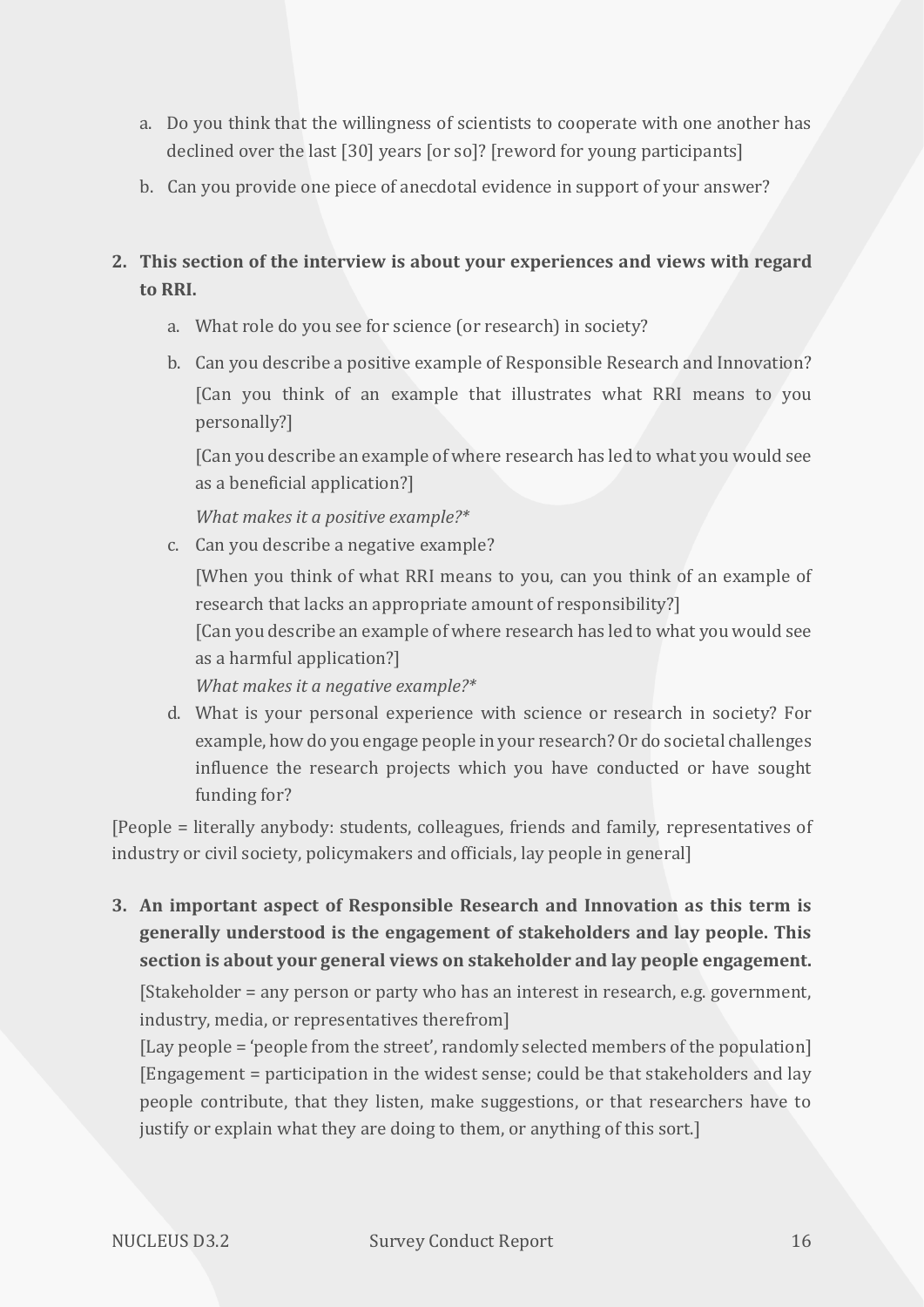- a. What possibilities do you see for engaging stakeholders or lay people in your own research?
- b. What possibilities do you see for engaging stakeholders in fields of research other than your own?
- c. What hopes and worries do you have? [What hopes and worries do you have with regard to the possibilities of engagement you have just described?]
- d. What conditions must be fulfilled in order for these possibilities of engagement to be realised?

[What main things are needed in order to realise the possibilities of engagement you have just described?]

**4. This section is about different mechanisms for shaping research. We are interested in the relative importance of different driving forces that shape research – political agendas, business interests, research-internal factors, or more broader societal influences.**

[One could also put it like this: There are different kinds of actors who can take the lead in shaping research – for example, political institutions, corporations, researchers themselves, or citizens. In this section, we are asking about your views on, and your experiences with, different mechanisms and actors that can influence the pathways of research.]

a. How do calls for proposals influence your own research? How do calls for proposals influence research more generally?

[What do you think about calls for proposals (issued by ministries or other governmental agencies)? What are your experiences?]

b. How does private sponsorship influence your own research? How does private sponsorship influence research more generally?

[What do you think about private sponsorship? What are your experiences?]

c. How do senior researchers (including yourself) influence your own research? How do senior researchers influence research more generally?

[What do you think about thought leadership of renowned experts (e.g. senior researchers)? What are your experiences?]

d. How do collaborations among all researchers – including junior researchers and students – influence your own research? How do collaborations among all researchers influence research more generally?

[What do you think about collaborations among all researchers (including junior researchers or students)? What are your experiences?]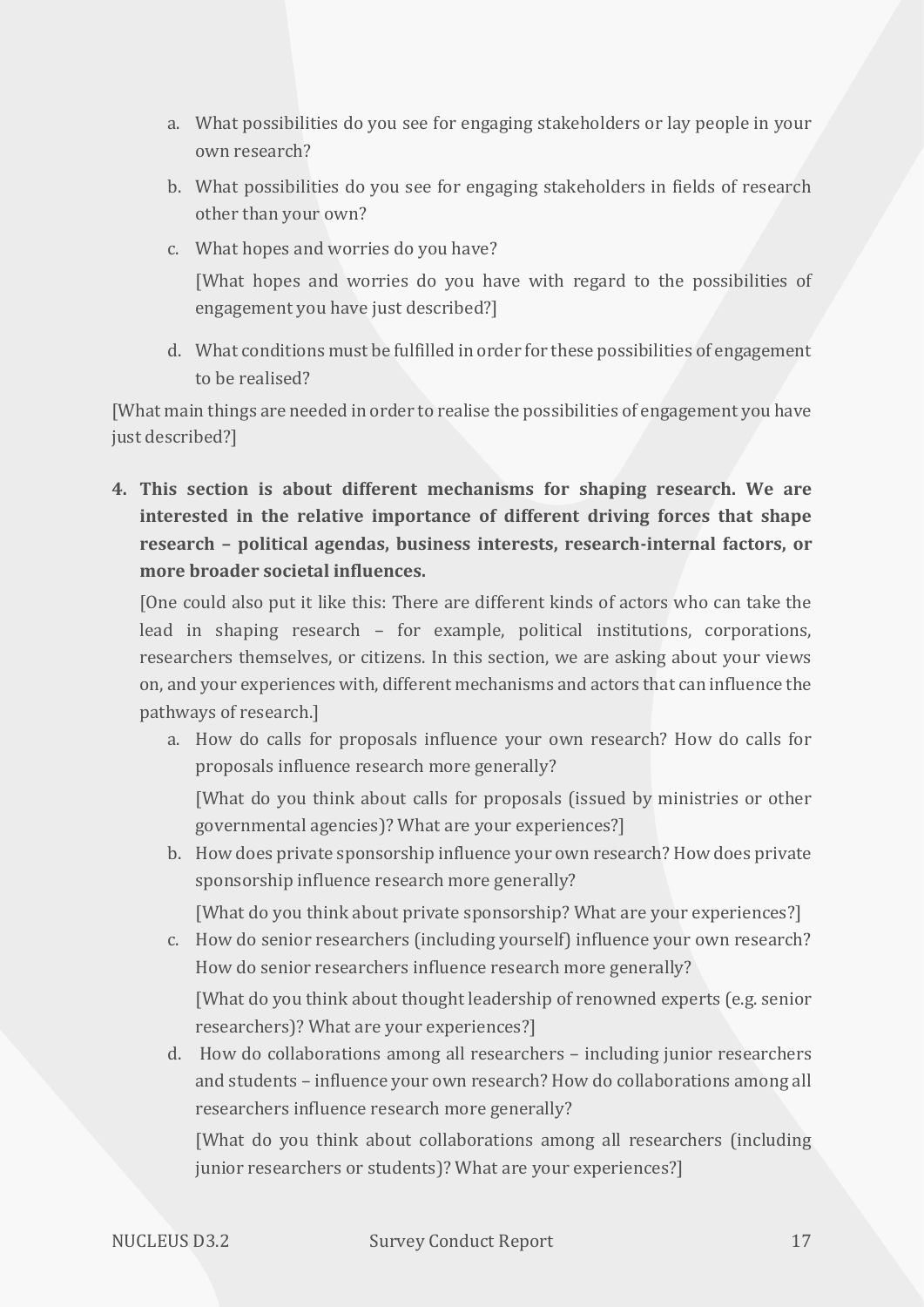e. What do you think about 'Citizen Science'- involvement of both researchers and representatives of civil society? What are your experiences?

[Citizen Science = involvement of both researchers and representatives of civil society in research activities]

[How do members of civil society influence your own research? How do members of civil society influence research more generally?]

**5. This section is about your evaluation of the existing institutional context of research and innovation. We are interested in your views on, and experiences with, various aspects of this context.**

[In particular, in the following, we would like to talk about funding structures, career paths, the publication environment, intellectual property rights, existing institutional initiatives, support services and the distribution of power within research organisations.]

a. What is good about current funding structures (in the context of RRI)? What is bad about current funding structures? What are your experiences? [To what extent do current funding structures enable RRI? To what extent do current funding structures constrain RRI?]

[Do funding structures incentivise positive contributions to society? Are positive societal impacts appropriately considered within the current system of research funding?]

b. What is good about current career paths (in the context of RRI)? What is bad about current career paths? What are your experiences?

[To what extent do current career paths enable RRI? To what extent do current career paths constrain RRI?]

[Are positive contributions to society rewarded career-wise? Does it help researchers' careers to think about questions such as "Is my research beneficial to society?"]

c. What is good about the current publication environment (in the context of RRI)? What is bad about the current publication environment? What are your own experiences?

[To what extent does the current publication environment enable RRI? To what extent does the current publication environment constrain RRI?]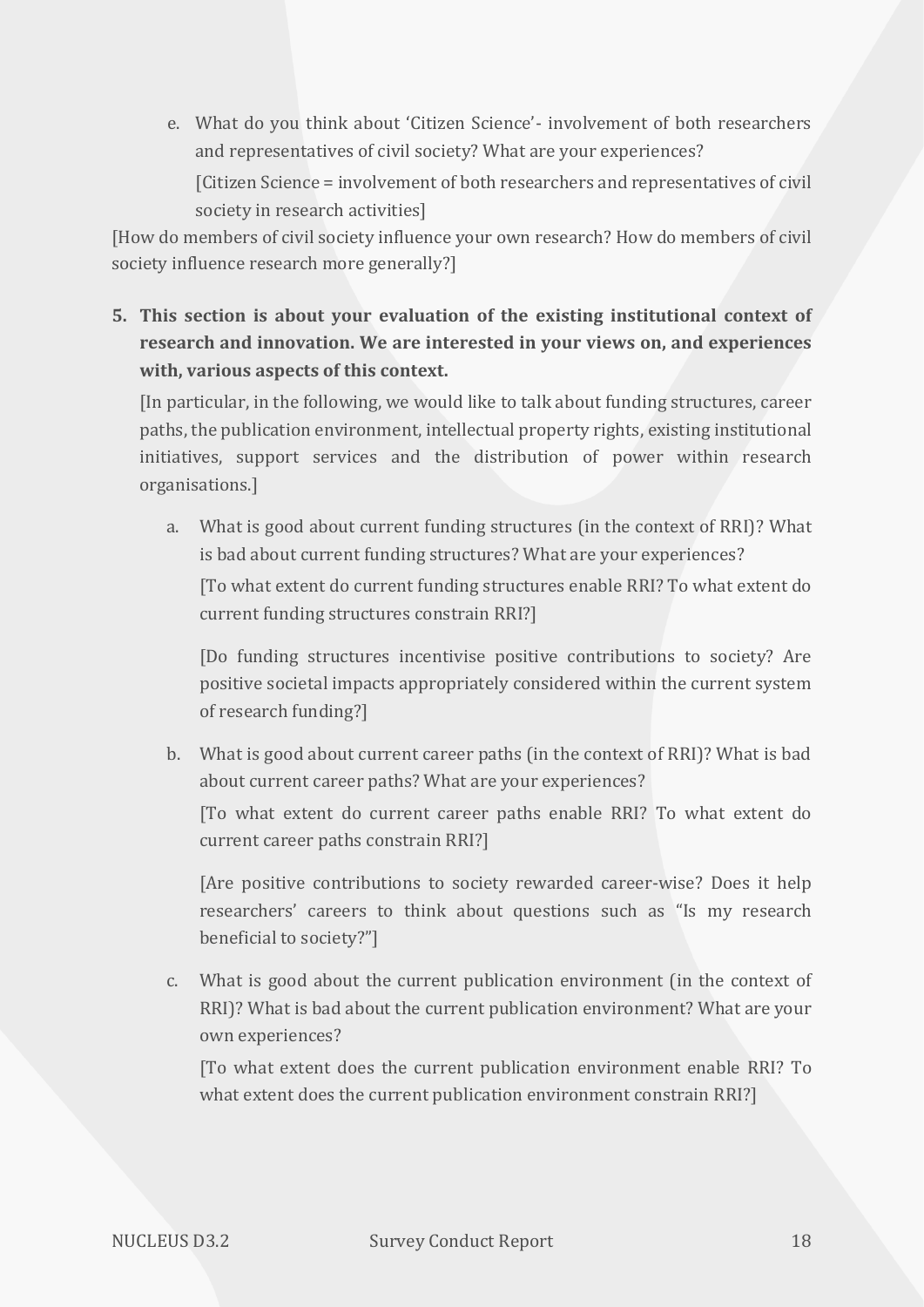[Are positive contributions to society considered within the current publication system? Does thinking about questions such as "Is my research beneficial to society?" help getting published]

d. What is good about the current system of intellectual property rights (in the context of RRI)? What is bad about the current system of intellectual property rights? What are your own experiences?

[To what extent do intellectual property rights enable RRI? To what extent do intellectual property rights constrain RRI?]

[Does the current system of intellectual property rights promote socially beneficial applications of research? Does intellectual property help to make the world a better place?]

e. What is good about existing institutional initiatives/agendas (in the context of RRI)? What is bad about existing institutional initiatives/agendas? What are your experiences?

[Existing institutional initiatives or agendas = institutionally initiated programmes to promote an alignment of research with societal needs and values, including requirements of gender equality or interdisciplinarity. For example, in the UK there is the Athena SWAN initiative to promote equal opportunities for women in science. Also, many universities have on-site incubators which seek to convert research into marketable products.]

[To what extent do existing institutional initiatives and agendas enable RRI? To what extent do existing institutional initiatives and agendas constrain RRI?]

[Do existing institutional agendas promote socially beneficial applications of research? Do existing institutional agendas help to make the world a better place?]

f. What is good about current support services (in the context of RRI)? What is bad about current support services? What are your experiences?

[Support services = organisational units such as Human Resources, IT and Web Development, or Controlling, that contribute to the administration of research in line with accepted frameworks of conduct.]

[To what extent do existing support services enable RRI? To what extent do existing institutional initiatives and agendas constrain RRI?]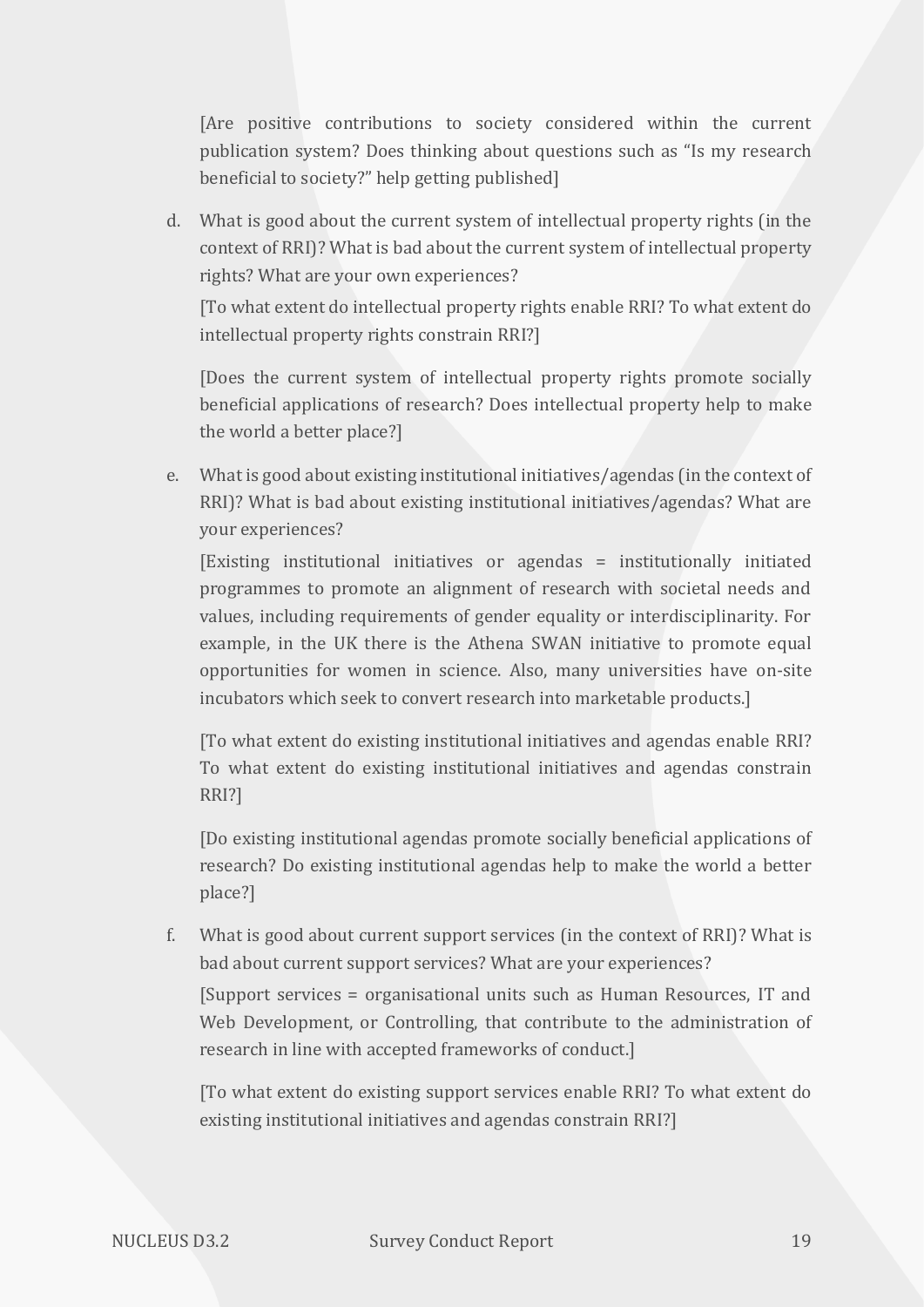g. What is good about the distribution of power among researchers (in the context of RRI)? What is bad about the distribution of power? What are your experiences?

[To what extent do existing power structures within research organisations and projects enable RRI? To what extent do existing power structures within research organisations and projects constrain RRI?]

[Who can set research agendas?]

[Do they harm? Are they a hindrance?]

## **6. This section is about your views on the new definition of RRI adopted by the European Commission.**

In the Research Framework HORIZON 2020 the European Commission defines RRI as *"a process in which all societal actors (researchers, citizens, policymakers, business, third sector organisations, etc.) work together during the whole research and innovation process in order to align research and innovation outcomes with the values, needs and expectations of society."*

- a. What opportunities and risks does RRI as defined by this definition present for your own work?
- b. What opportunities and risks does RRI as defined by this definition present for the future development of science and research more generally?

## **7. This section is about the assessment of research and innovation outcomes.**

- a. To what extent is it possible to anticipate research outcomes during the research process?
- b. To what extent do you think the societal consequences of technological innovations can be anticipated?

#### **8. This section is about your visions for Responsible Research and Innovation.**

a. What are your ideas for the future of Responsible Research and Innovation? [To what characteristics and ideals should RRI aspire? What should RRI be like?]

[What steps would you take? Where do you want to go?]

b. What kind of support (institutional, economic, etc.) do you need in order to realise these possibilities?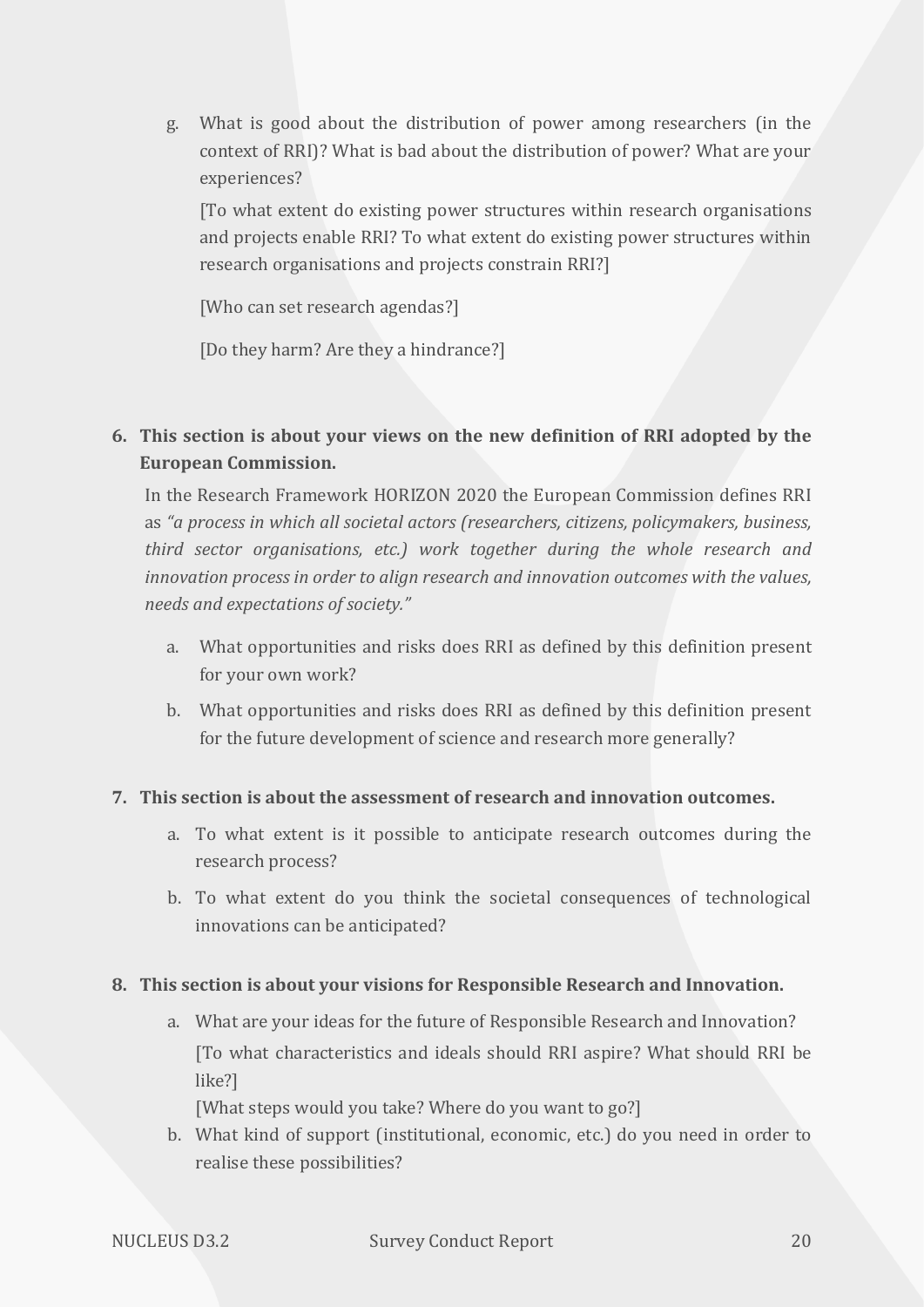- i. Are there differences between your own research and other fields of research?
- c. What obstacles do you anticipate?

Is there anything regarding Responsible Research and Innovation that we haven't discussed that you'd like to add?

Thank you for your time and answers. We will send you the transcript of the interview as soon as possible.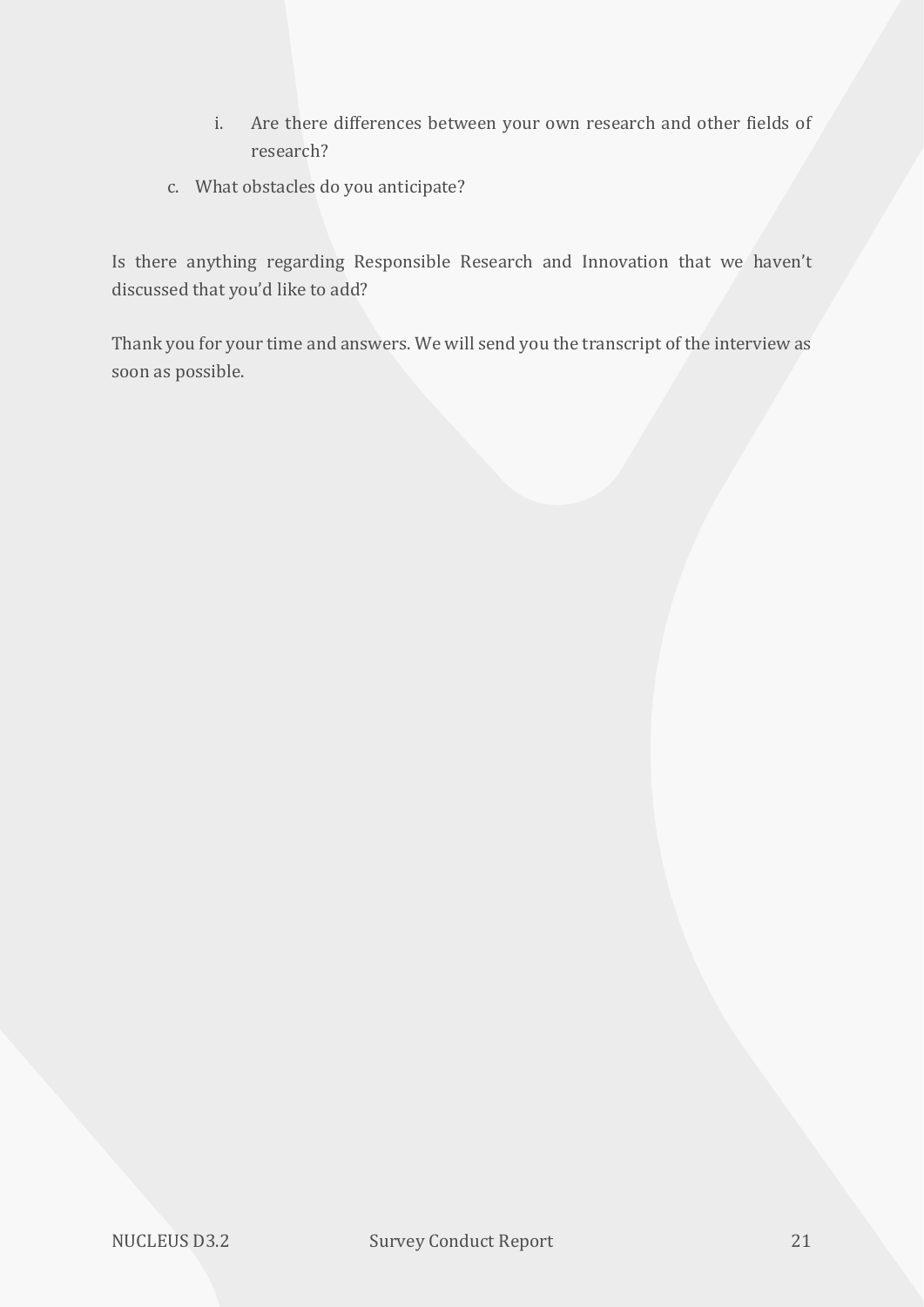## <span id="page-22-0"></span>**APPENDIX 5.5: INTERVIEW FOR RESEARCH EXECUTIVES**

Good Morning/Good Afternoon, Professor/Dr./Mr./Ms. XXX - Thank you very much for your willingness to participate in this interview.

The interview is part of an interdisciplinary study which focuses on a new understanding of Responsible Research and Innovation (RRI) in universities and scientific institutions. The study is embedded in a Horizon 2020-project called 'NUCLEUS'. In this interview, it is our goal to capture and understand your experiences, views, hopes and worries with regard to research performed in the service of society, with a particular focus on your own institution. We want to understand your point of view and what RRI could sensibly mean from where you are sitting.

The structure of the interview is as follows: the first part is about your own personal experiences and the experiences of your current institution, the second part is about the possibilities for institutional change as you perceive them.

The data from the interviews will be anonymised and only used for research in the NUCLEUS project.

All in all, this interview will take approximately 50 to 60 minutes. Do you give me the permission to record this interview? We will send you the transcribed interview for correction of factual mistakes.

Gender (fill in without asking):

 $\Box$  female  $\Box$  male

Age:

Name and country of institution (fill in without asking): Current position in institution: Time in current post: Professional background: Number of research staff: Number of research students: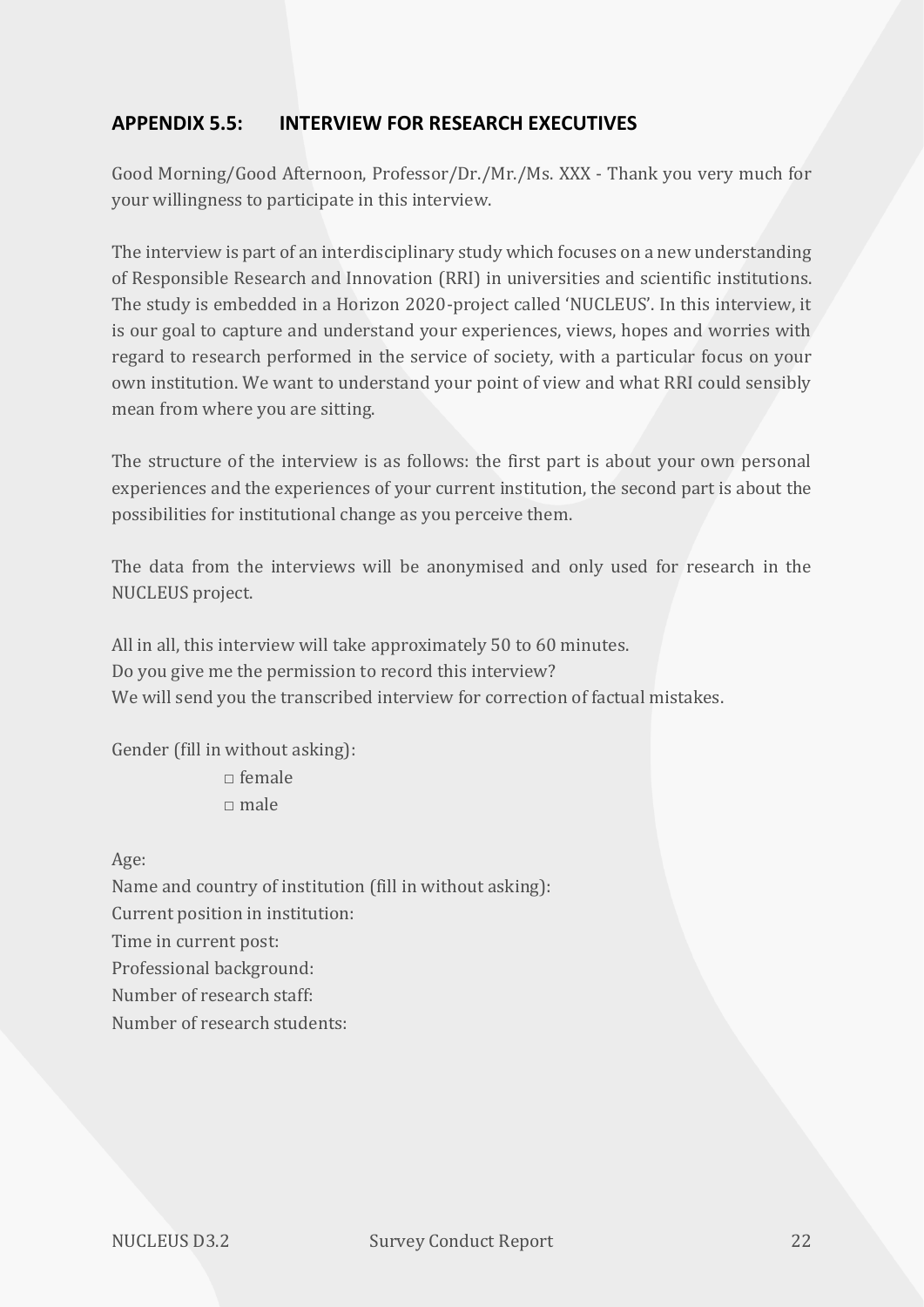#### **Part One: Personal Experience and Experience of** *Own Institution*

The idea of the first part is to talk about your own personal experience and the governance of *your own institution*. We are interested in your views on 'Responsible Research and Innovation' and the possibilities, opportunities and risks you see as far as 'Responsible Research and Innovation' in *your own institution* is concerned.

### **9. The first section is about your experiences and views.**

- a. How would you describe the role of *your institution* in society?
- b. Can you describe a positive example of Responsible Research and Innovation? [Can you think of an example that illustrates what RRI means to you personally?]

[Can you describe an example of where research has led to what you would see as a beneficial application?]

*What makes it a positive example?\** 

c. What is *your institution's* experience with science or research in society? For example, how does *your institution* engage people in research? Or do societal challenges influence the research projects that *your institution* seeks funding for?

[People = literally anybody: students, colleagues, friends and family, representatives of industry or civil society, policymakers and officials, lay people in general]

[Can you say a few words about the relationship between your institution and society?]

# **10. An important aspect of Responsible Research and Innovation as this term is generally understood is the engagement of stakeholders and lay people. This section is about your general views on stakeholder and lay people engagement.**

[Stakeholder = any person or party who has an interest in research, e.g. government, industry, media, or representatives therefrom]

[Lay people = 'people from the street', randomly selected members of the population] [Engagement = participation in the widest sense; could be that stakeholders and lay people contribute, that they listen, make suggestions, or that researchers have to justify or explain what they are doing to them, or anything of this sort.]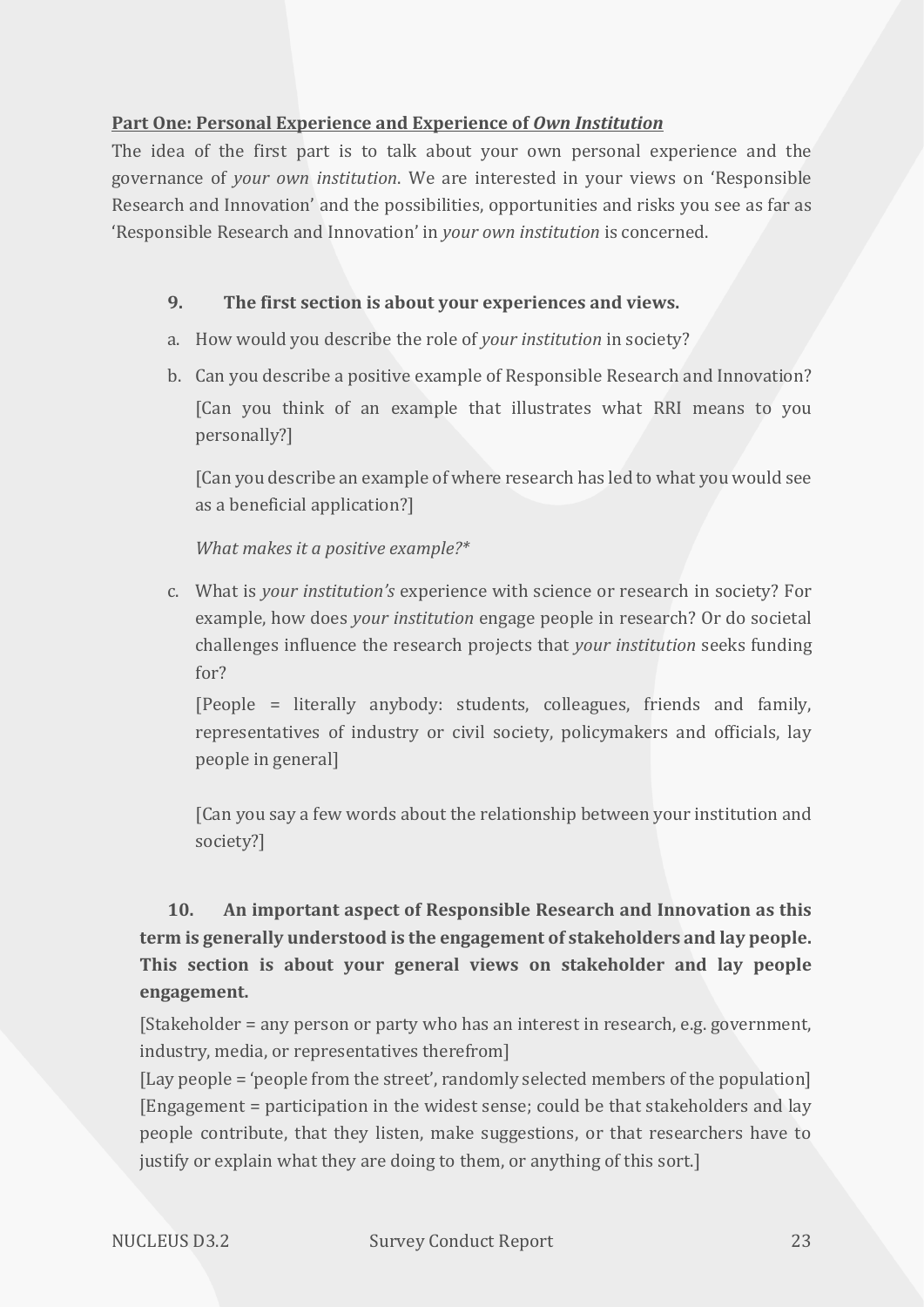- e. What possibilities do you see for engaging stakeholders or lay people in *your own institution*?
- f. How do these possibilities of engagement differ between different research areas?
- g. What hopes and worries do you have with regard to these possibilities for engagement?
- h. What conditions must be fulfilled in order for these possibilities of engagement to be realised in *your institution*?

[What main things are needed in order to realise the possibilities of engagement you have just described?]

# **11. This section is about different mechanisms for shaping research. We are interested in the relative importance of different driving forces that shape research - political agendas, business interests, research-internal factors, or more broader societal influences.**

[One could also put it like this: There are different kinds of actors who can take the lead in shaping research – for example, political institutions, corporations, researchers themselves, or citizens. In this section, we are asking about your institution's experiences with different mechanisms and actors that can influence the pathways of research.]

a. How do calls for proposals influence research in your institution?

[What do you think about calls for proposals (issued by ministries or other governmental agencies)? What are your institution's experiences?]

- b. How does private sponsorship influence research in your institution? [What do you think about private sponsorship? What are your institution's experiences?]
- c. How do renowned experts (e.g. senior researchers) influence research in your institution?

[What do you think about thought leadership by renowned experts and senior researchers? What are your institution's experiences?]

d. How do collaborations among all researchers – including junior researchers and students – influence research in your own institution?

[What do you think about collaborations among all researchers (including junior researchers or students)? What are your institution's experiences with collaborations among all researchers?]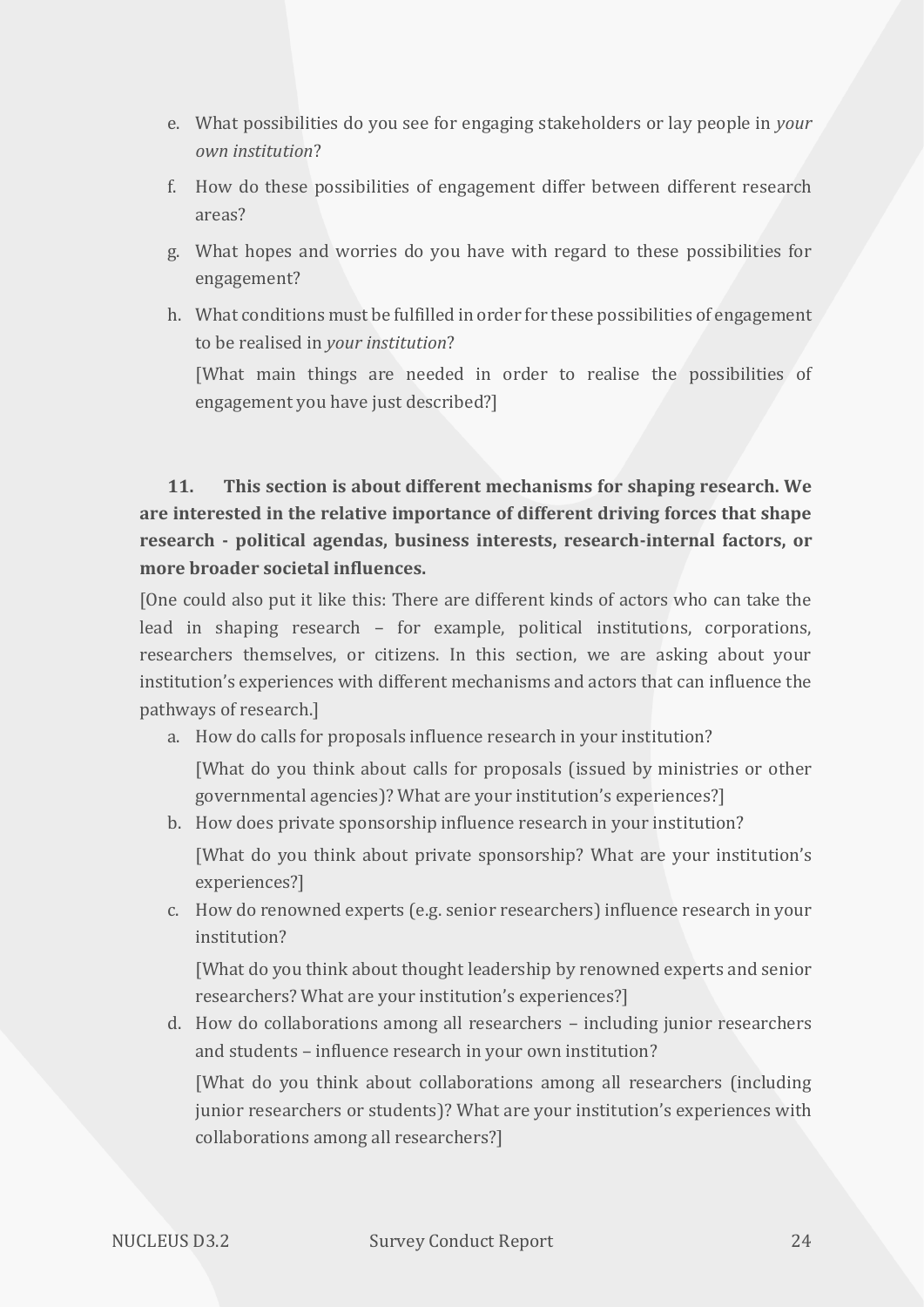e. What do you think about 'Citizen Science'? What are your institution's experiences? [Citizen Science = involvement of both researchers and representatives of civil society in research activities]

[How do members of civil society influence research in your own institution?]

# **12. This question is about the 'embeddedness' of research performed by**  *your institution* **within the larger institutional setting.**

- a. How would you characterise the relation between research performed by *your own institution* and industry?
	- i. What partnerships with industry does *your institution* currently have? [Can you give us a broad overview of the types of relationships with industry that your institution is currently engaged in?]
	- ii. How does this differ from the past? [Can you say a few sentences about how the relationship between your institution and industry has evolved over time?]
	- iii. How does this differ from other institutions you have worked for? [How do the relations between your current institution and industry differ from other institutions you have worked for?]
- b. How would you characterise the relation between research performed by *your institution* and external partners other than industry?
	- i. What partnerships other than those with industry does *your institution* currently have?

[Can you give us a broad overview of the types of relationships with partners other than industry that your institution is currently engaged in?]

ii. How does this differ from the past?

[Can you say a few sentences about how the relationship between your institution and non-industry partners has evolved over time?]

iii. How does this differ from other institutions you have worked for? [How do the relations between your current institution and nonindustry partners differ from other institutions you have worked for?]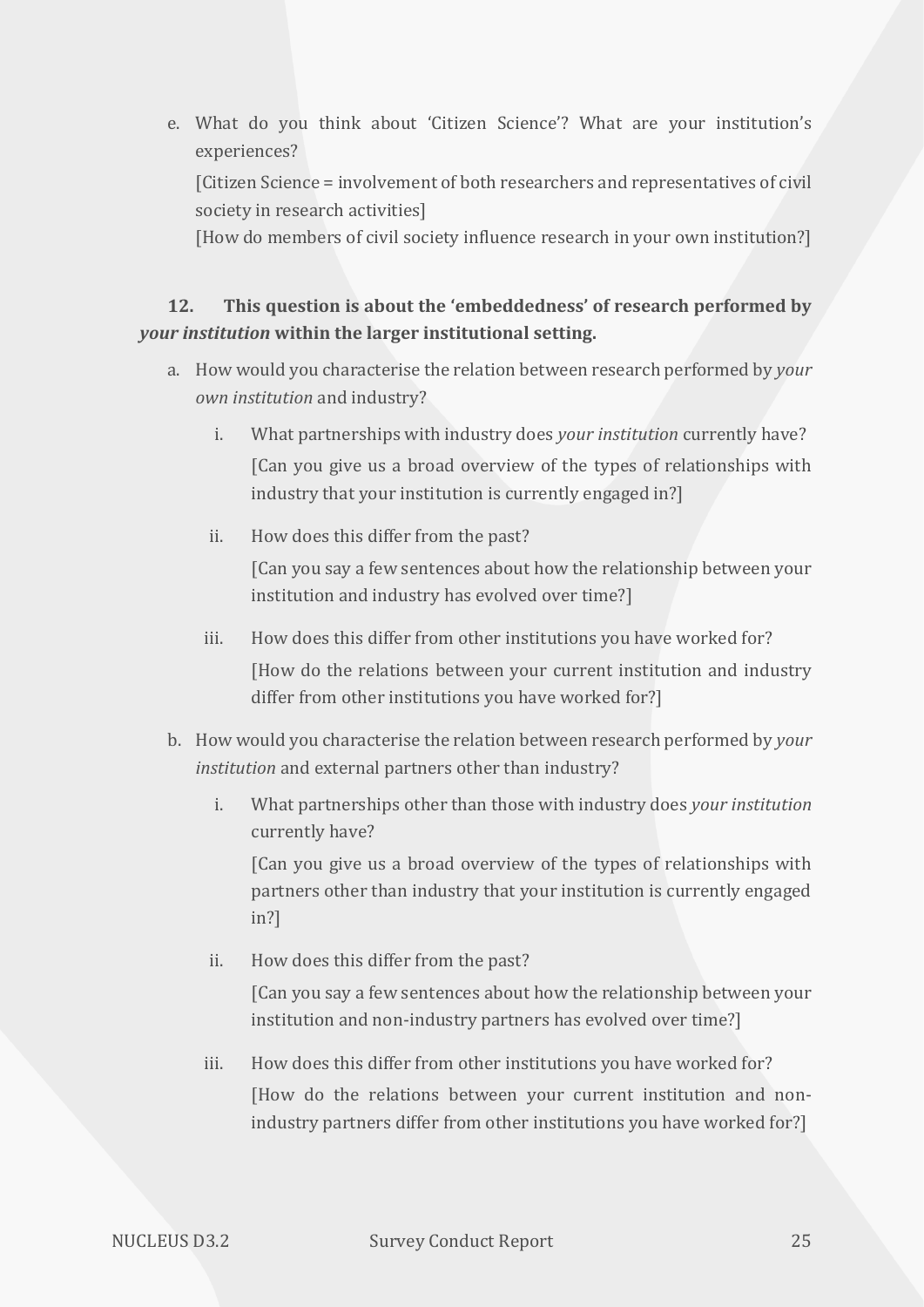#### **Part Two: Desirable Changes**

The idea of the second part is to explore the potential for institutional change.

## **13. This question is about the changes would you make to the current institutional environment of research and innovation.**

- h. What, if any, changes would you make to the following elements of the current institutional environment as faced by *your own institution*?
	- i. Funding structures
	- ii. Career paths
	- iii. Publication environment
	- iv. Intellectual property rights
	- v. Existing institutional initiatives/agendas

[Existing institutional initiatives or agendas = institutionally initiated programmes to promote an alignment of research with societal needs and values, including requirements of gender equality or interdisciplinarity. For example, in the UK there is the Athena SWAN initiative to promote equal opportunities for women in science. Also, many universities have on-site incubators which seek to convert research into marketable products.]

vi. Support services (e.g. HR departments, controlling, IT)

[Support services = organisational units such as Human Resources, IT and Web Development, or Controlling, that contribute to the administration of research in line with accepted frameworks of conduct.]

- vii. Reporting lines
- viii. Distribution of power within research organisations

# **14. This section is about your views on the practical implication of the new definition of RRI adopted by the European Commission.**

In the Research Framework HORIZON 2020 the European Commission defines RRI as *"a process in which all societal actors (researchers, citizens, policymakers, business, third sector organisations, etc.) work together during the whole research and innovation process in order to align research and innovation outcomes with the values, needs and expectations of society."*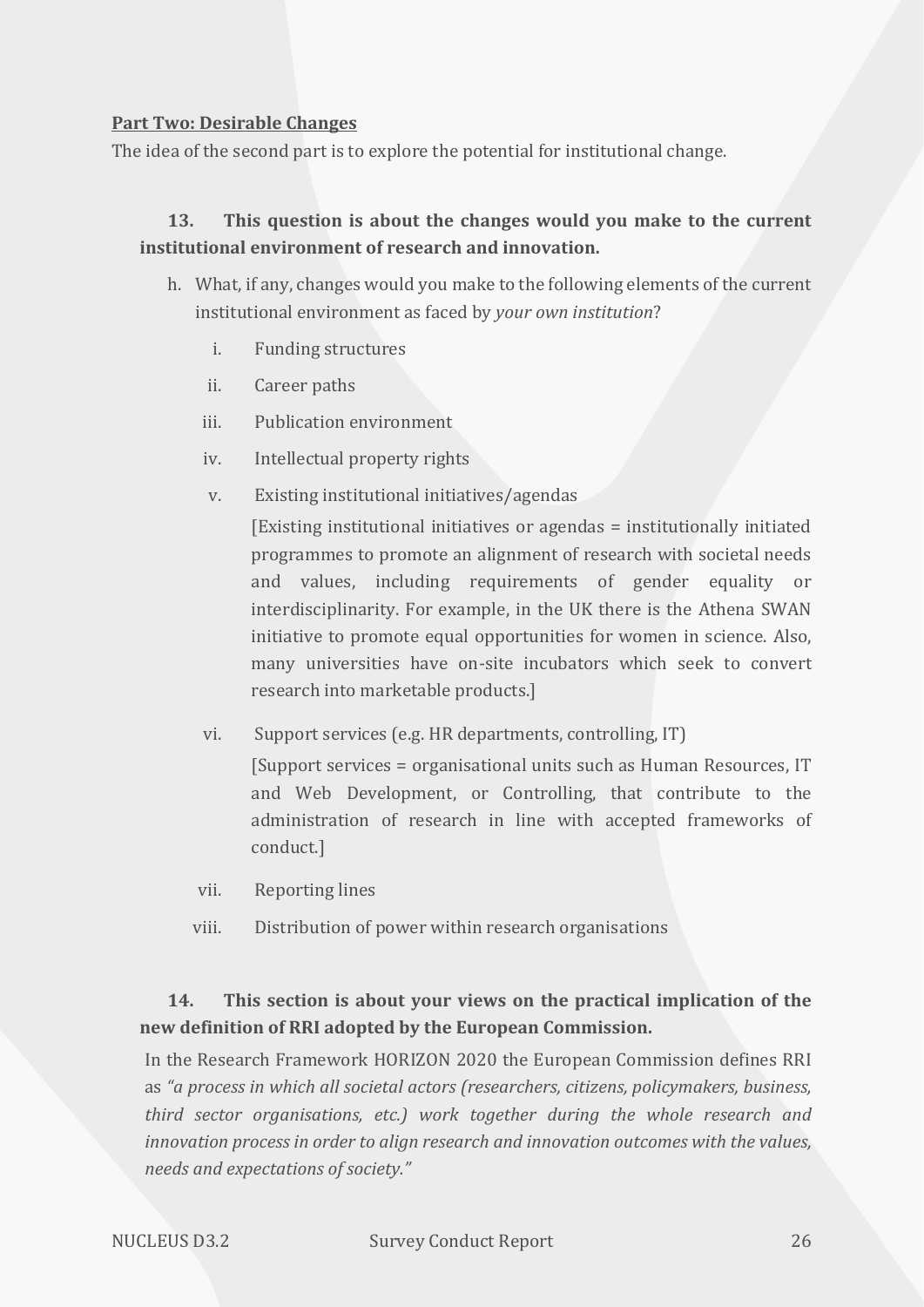- c. What opportunities does RRI as defined by the EC's new definition present for *your own institution*?
- d. What risks does RRI as defined by the EC's new definition present for *your own institution*?

# **15. This question is about your vision for Responsible Research and Innovation.**

- a. What is your personal vision for Responsible Research and Innovation?
	- i. How would you characterise the ideal outcome of Responsible Research and Innovation?
	- ii. How would you characterise the ideal process for achieving this outcome?

#### **16. This question is about what needs to be done.**

- a. Given the vision for Responsible Research and Innovation you have just described, where do you see *your own institution*?
- b. If you had all the resources required, what steps would you take within the next year or two to move *your institution* closer to the envisaged ideal?

Is there anything regarding Responsible Research and Innovation that we haven't discussed that you'd like to add?

Thank you for your time and answers. We will send you the transcript of the interview asap.